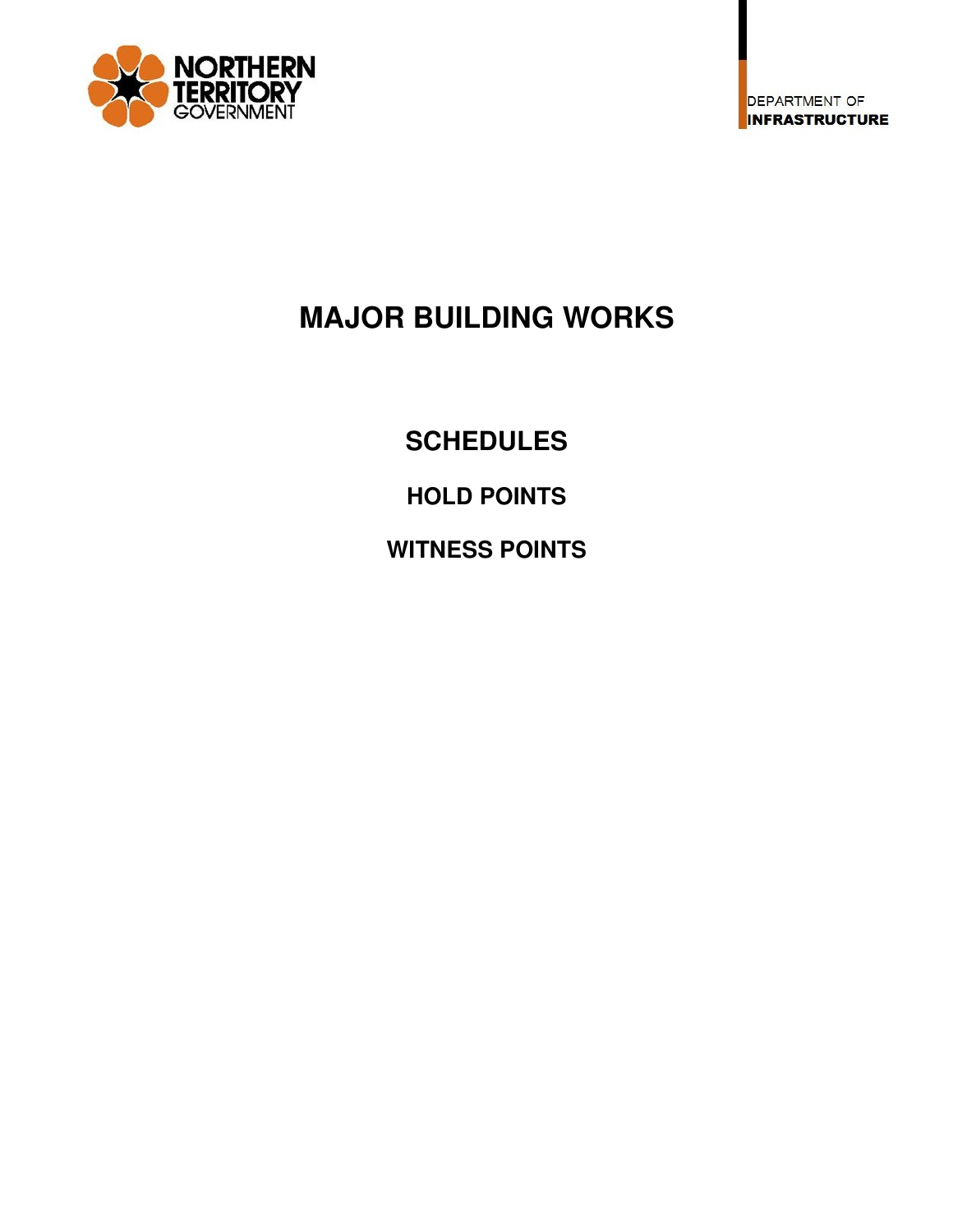**MAJOR BUILDING WORKS** 

**SCHEDULES** 

**HOLD POINTS** 

**WITNESS POINTS** 

## **PROJECT INFORMATION**

Project Number: . . . . . . . . . . . . . . . .

**RFT Number:** . . . . . . . . . . . . . . . . . .

### **Project title:**

. . . . . . . . . . . . . . . . . . . . . . . . . . . . . . . . . . . . . . . . . . . . . . . . . . . . . . . . . . . . . . . . . . . . . . . . . . . . . . . . . . . . . . . . . . . . . . . . . . . . . . . . . . . . . . . . . . . . . . . . . . . . . . . . . . . . . . . . . . . . . . . . . . . . . . . . . . . . . . . . . . . . . . . . . . . . . . . . . . . . . . .

#### **Superintendent:**

**Contact person** (Project Manager/Officer)

Name: . . . . . . . . . . . . . . . . . . . . . . . .

Phone number: . . . . . . . . . . . . . . . . . . .

| Doc ID                                             | Versior | <b>Issued</b> | Printed   | Page  |
|----------------------------------------------------|---------|---------------|-----------|-------|
| 3.11 Hold & Witness-NATSPEC Basic Major Bldg Works | 2019.03 | 2019<br>July  | 1/08/2019 | of 24 |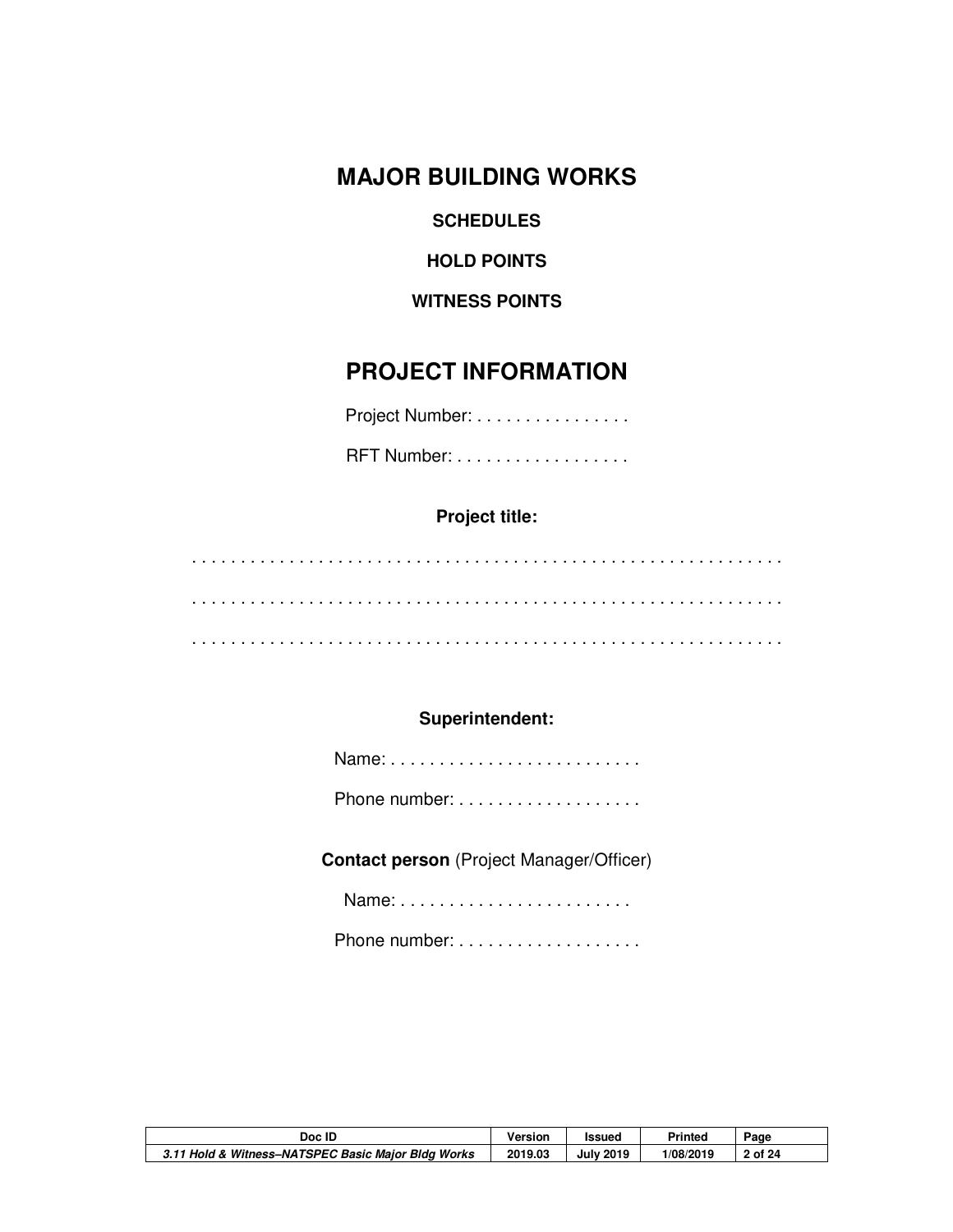#### **1. HOLD POINTS AND WITNESS POINTS SCHEDULES**

#### **1.1 SCHEDULE 1 – HOLD POINTS**

| <b>Schedule 1 - Hold Points</b>                                                                                                |         |                           |                |                 |
|--------------------------------------------------------------------------------------------------------------------------------|---------|---------------------------|----------------|-----------------|
| <b>CLAUSE TITLE</b>                                                                                                            | SECTION | $\epsilon$<br><b>PAGE</b> | <b>NITIALS</b> | ш<br><b>TAC</b> |
| General Requirements - Contractor's submissions - As-constructed<br>drawings                                                   |         |                           |                |                 |
| General Requirements - Volatile substances management - Provide details                                                        |         |                           |                |                 |
| General Requirements - Camp site/compound/workshop - Provide written<br>approval                                               |         |                           |                |                 |
| General Requirements - Safety - Work health and safety management plan<br>- Provide WHS management plan                        |         |                           |                |                 |
| General Requirements - Materials and components - Project modifications<br>- Advise Superintendent                             |         |                           |                |                 |
| Demolition - Materials and components - Hazardous materials - Advise<br>Superintendent                                         |         |                           |                |                 |
| Groundworks - Rock or bad ground - Advise Superintendent                                                                       |         |                           |                |                 |
| Groundworks - Existing services - Excavation - Approval for excavation<br>within 1m of underground services                    |         |                           |                |                 |
| Groundworks - Excavation - Explosives - Approval to use explosives                                                             |         |                           |                |                 |
| Termite Control - Reticulation system - Acceptance of system design plan                                                       |         |                           |                |                 |
| Concrete - Contractor's submissions - Information on saw joints                                                                |         |                           |                |                 |
| Concrete – Embedded items – Placing and fixing – Approval to cut                                                               |         |                           |                |                 |
| Concrete- Concrete - Ready mixed supply - Submission of slump and mix<br>details                                               |         |                           |                |                 |
| Concrete - Concrete - Hot weather placing - Maximum ambient<br>temperature                                                     |         |                           |                |                 |
| Concrete – Joints – Construction Joints – Approval of construction joints not<br>shown on drawings                             |         |                           |                |                 |
| Structural Steel - Contractor's submissions - Shop drawings                                                                    |         |                           |                |                 |
| Structural Steel - Construction generally - Availability of lengths/sections -<br>Acceptance of splices and joints information |         |                           |                |                 |
| Structural Steel - Construction generally - Temporary connections (cleats) -<br>Acceptance of information                      |         |                           |                |                 |
| Structural Steel - Construction generally - Enlargement of bolt holes -<br>Approval                                            |         |                           |                |                 |
| Structural Steel - Welding - Approval of the Weld Procedure Specifications<br>- Provide weld procedure specifications          |         |                           |                |                 |
| Structural Steel - Bolting - Anchor bolts - Submit details                                                                     |         |                           |                |                 |
| Light Steel Framing - Roof trusses - Submission of shop drawings                                                               |         |                           |                |                 |

| Doc ID                                             | Version | <b>Issued</b>    | Printed   | Paɑe  |
|----------------------------------------------------|---------|------------------|-----------|-------|
| 3.11 Hold & Witness-NATSPEC Basic Maior Bldg Works | 2019.03 | <b>July 2019</b> | 1/08/2019 | of 24 |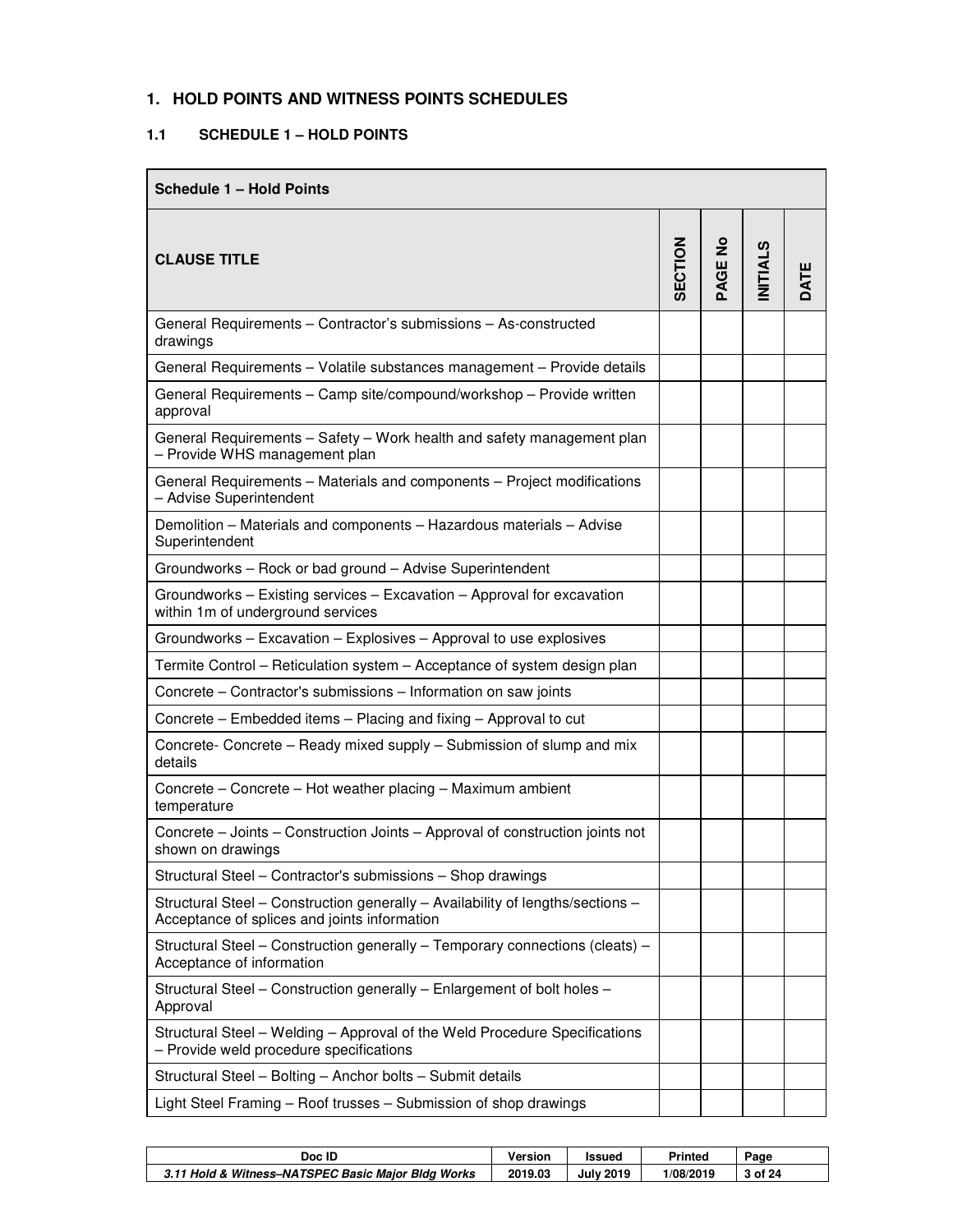| Schedule 1 - Hold Points                                                                                                                               |         |         |                |      |
|--------------------------------------------------------------------------------------------------------------------------------------------------------|---------|---------|----------------|------|
| <b>CLAUSE TITLE</b>                                                                                                                                    | SECTION | PAGE No | <b>NITIALS</b> | DATE |
| Masonry - Samples - Masonry unit samples                                                                                                               |         |         |                |      |
| Masonry - Samples - Face-work sample panels                                                                                                            |         |         |                |      |
| Masonry - Materials and components - Mortar additives - Acceptance of<br>proposed additives                                                            |         |         |                |      |
| Masonry - Materials and components - Coloured mortar - Acceptance of<br>proposed coloured mortar                                                       |         |         |                |      |
| Masonry - Materials and components - Premixed mortar - Acceptance of<br>premixed mortar                                                                |         |         |                |      |
| Masonry - Materials and components - Mortar damp proof course -<br>Approval for use of premix                                                          |         |         |                |      |
| Masonry – Construction generally – Cleaning – Acceptance of proposed<br>cleaning system and submission of Safety Data Sheets for proposed<br>chemicals |         |         |                |      |
| Masonry - Reinforced masonry - Cleaning core holes - Inspection and<br>approval of cleaning out of cores                                               |         |         |                |      |
| Woodwork - Roof trusses - Shop drawings<br>Submission<br>$\bullet$<br>Certification                                                                    |         |         |                |      |
| Insulation, Sarking & Pliable Membranes - Inspection - Notice<br>Inspection after 2 runs of lapped foil installation<br>٠                              |         |         |                |      |
| Inspection before covered up<br>$\bullet$                                                                                                              |         |         |                |      |
| Windows - Contractor's submissions - Shop drawings                                                                                                     |         |         |                |      |
| Glazing - Contractor's submissions - Shop drawings                                                                                                     |         |         |                |      |
| Glazing - Glazing - Installation - Submit proposals for site glazing                                                                                   |         |         |                |      |
| Suspended Ceilings - Construction generally - Ceiling grid - Approval of set<br>out                                                                    |         |         |                |      |
| Painting - Materials and components - Paint manufacturer - APAS<br>specification                                                                       |         |         |                |      |
| Painting - Materials and components - Delivery - Submit invoices and<br>delivery dockets                                                               |         |         |                |      |
| Painting - Painting - Inspection Test Plans (ITP's) - Submit ITPs                                                                                      |         |         |                |      |
| Painting - Painting - Spraying - Approval for spray painting                                                                                           |         |         |                |      |
| Stormwater - Tests - Notice - Hydrostatic tests                                                                                                        |         |         |                |      |
| Stormwater - Tests - Hydrostatic tests - To AS/NZS 3500.3                                                                                              |         |         |                |      |
| Stormwater - Contractor's submissions - Work-as-executed drawings                                                                                      |         |         |                |      |
| Stormwater - Subsoil drains - Laying and backfilling - Approval of pipe<br>installation                                                                |         |         |                |      |
| Sanitary Services - Tests - Notice - Hydrostatic Tests                                                                                                 |         |         |                |      |

| Doc ID                                             | Version | <b>Issued</b>    | <b>Printed</b> | Page  |
|----------------------------------------------------|---------|------------------|----------------|-------|
| 3.11 Hold & Witness-NATSPEC Basic Major Bldg Works | 2019.03 | <b>July 2019</b> | 1/08/2019      | of 24 |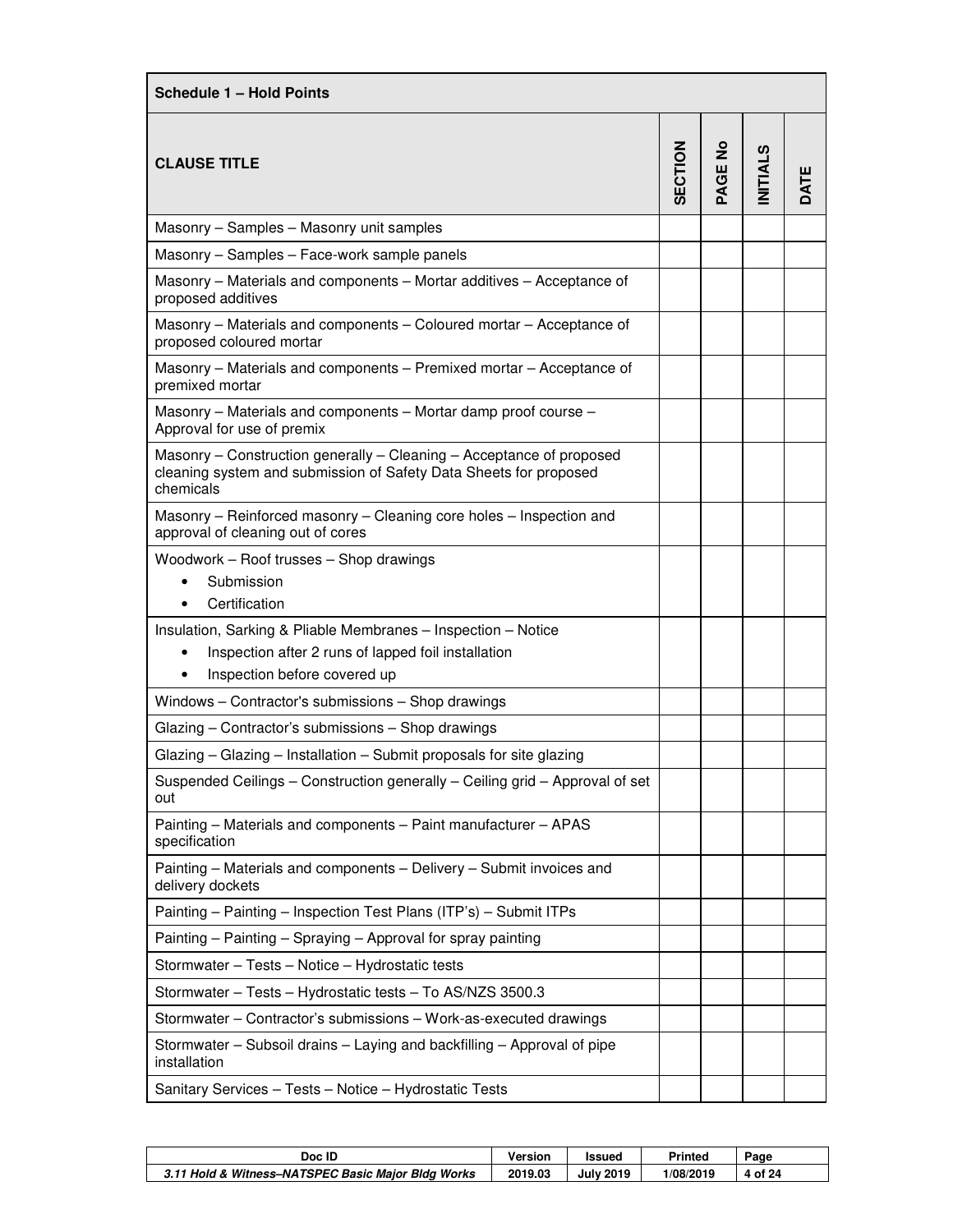| <b>Schedule 1 - Hold Points</b>                                                                                                           |         |                       |                |      |
|-------------------------------------------------------------------------------------------------------------------------------------------|---------|-----------------------|----------------|------|
| <b>CLAUSE TITLE</b>                                                                                                                       | SECTION | $\frac{1}{2}$<br>PAGE | <b>NITIALS</b> | DATE |
| Sanitary Services - Tests - Hydrostatic tests to AS/NZS 3500.2                                                                            |         |                       |                |      |
| Sanitary Services - Contractor's submissions - Work-as-executed drawings                                                                  |         |                       |                |      |
| Sanitary Services - Sanitary plumbing - Building penetrations                                                                             |         |                       |                |      |
| Approval to penetrate structural members and elements or<br>membrane elements                                                             |         |                       |                |      |
| Approval of locations of sleeves and core holes                                                                                           |         |                       |                |      |
| Sanitary Services - Access chambers - Construction - Approval for the use<br>of precast chambers                                          |         |                       |                |      |
| Sanitary Services - Access chambers - Testing of access chambers                                                                          |         |                       |                |      |
| Test with Superintendent present                                                                                                          |         |                       |                |      |
| Submit test results to Superintendent                                                                                                     |         |                       |                |      |
| Sanitary Services - Access chambers - Testing of access<br>chambers/pipeline connection                                                   |         |                       |                |      |
| Test with Superintendent present                                                                                                          |         |                       |                |      |
| Submit test results to Superintendent                                                                                                     |         |                       |                |      |
| Water - Tests - Notice - Hydrostatic tests                                                                                                |         |                       |                |      |
| Water - Tests - Hydrostatic tests to AS/NZS 3500.1 and AS/NZS 3500.4                                                                      |         |                       |                |      |
| Water - Contractor's submissions - Work-as-executed drawings                                                                              |         |                       |                |      |
| Water - Pipework installation - Building penetrations                                                                                     |         |                       |                |      |
| Approval to penetrate structural members and elements or<br>$\bullet$<br>membrane elements                                                |         |                       |                |      |
| Approval of locations of sleeves and core holes                                                                                           |         |                       |                |      |
| LP Gas - Tests - Pressure tests - Submission of test results                                                                              |         |                       |                |      |
| LP Gas – Contractor's submissions – NT WorkSafe notification –                                                                            |         |                       |                |      |
| Submission to NT WorkSafe                                                                                                                 |         |                       |                |      |
| LP Gas - Contractor's submissions - Work-as-executed drawings                                                                             |         |                       |                |      |
| LP Gas - Contractor's submissions - Certificates of compliance -<br>Certificates of compliance provided                                   |         |                       |                |      |
| LP Gas $-$ Installation $-$ Building penetrations                                                                                         |         |                       |                |      |
| Approval to penetrate structural members and elements or<br>membrane elements                                                             |         |                       |                |      |
| Approval of locations of sleeves and core holes                                                                                           |         |                       |                |      |
| LP Gas - Compliance plate - Compliance plate installed                                                                                    |         |                       |                |      |
| General Electrical Requirements - Quality - Written approval for<br>manufacture of switchboards and confirmation of orders for luminaires |         |                       |                |      |
| General Electrical Requirements - Contractor's submissions - As-<br>constructed drawings                                                  |         |                       |                |      |
| General Electrical Requirements - Contractor's submissions - Authority<br>approvals - Shop drawings - Submission to PowerWater            |         |                       |                |      |

| Doc ID                                             | Version | Issued         | Printed   | Page    |
|----------------------------------------------------|---------|----------------|-----------|---------|
| 3.11 Hold & Witness-NATSPEC Basic Major Bldg Works | 2019.03 | 2019<br>Julv 1 | 1/08/2019 | ່ of 24 |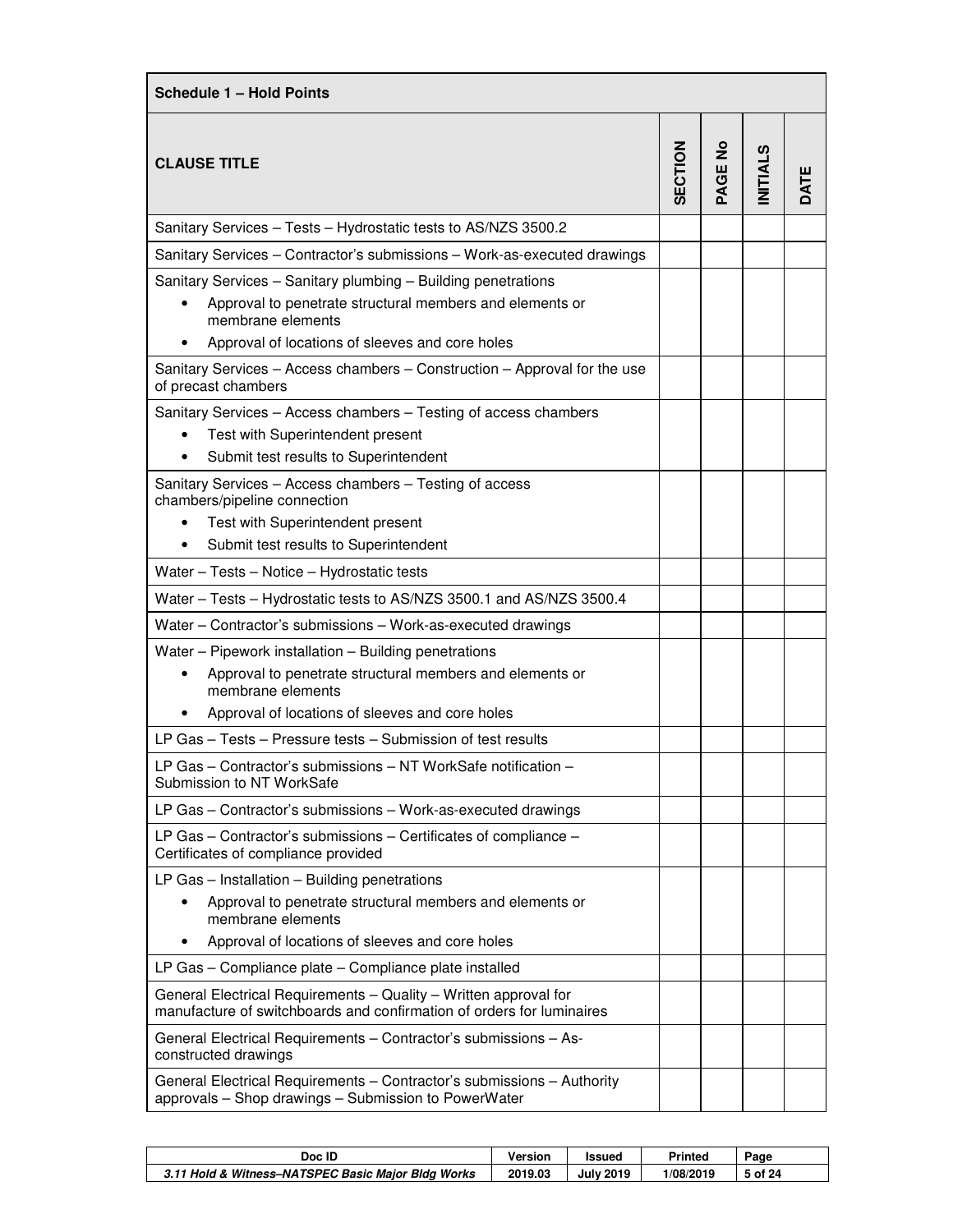| Schedule 1 - Hold Points                                                                                                        |                |         |                |      |
|---------------------------------------------------------------------------------------------------------------------------------|----------------|---------|----------------|------|
| <b>CLAUSE TITLE</b>                                                                                                             | <b>SECTION</b> | PAGE No | <b>NITIALS</b> | DATE |
| Wiring & Accessories - Movement detector switching - Movement detectors<br>- Movement detector locations approved               |                |         |                |      |
| Photovoltaic - Contractor's submissions - Shop drawings                                                                         |                |         |                |      |
| Photovoltaic - Contractor's submissions - Certification - Section 40 required                                                   |                |         |                |      |
| Photovoltaic - Completion - Operation and maintenance manuals                                                                   |                |         |                |      |
| Photovoltaic - Completion - Work-as-executed drawings                                                                           |                |         |                |      |
| UPS - Contractor's submissions - Shop drawings                                                                                  |                |         |                |      |
| Generators - Contractor's submissions - As-constructed drawings                                                                 |                |         |                |      |
| Generators - Completion - On-site commissioning - Notice for<br>commissioning to be witnessed                                   |                |         |                |      |
| Switchboards - Contractor's submissions - Product data for proprietary<br>assemblies                                            |                |         |                |      |
| Switchboards – Contractor's submissions – Shop drawings for custom-built<br>assemblies                                          |                |         |                |      |
| Switchboards - Contractor's submissions - Protection grading study                                                              |                |         |                |      |
| Switchboards – Contractor's submissions – Authority approvals – Shop<br>drawings submitted to PowerWater                        |                |         |                |      |
| Switchboards - Custom built switchboards - Approved manufacturers -<br>Switchboard manufacturer details for approval            |                |         |                |      |
| Luminaires - Contractor's submissions - Shop drawings                                                                           |                |         |                |      |
| Communications - Inspection - Notice - As-built drawings                                                                        |                |         |                |      |
| Communications - Execution - Firestop - Submit certification                                                                    |                |         |                |      |
| Communications - Completion - As-built drawings                                                                                 |                |         |                |      |
| Fire detection - Contractor's submissions                                                                                       |                |         |                |      |
| Installers statement                                                                                                            |                |         |                |      |
| System commissioning statement<br>٠                                                                                             |                |         |                |      |
| Sound pressure level measurements<br>As-installed drawings                                                                      |                |         |                |      |
| Lightning and Surge Protection - Lightning protection - Contractor's                                                            |                |         |                |      |
| submissions - Shop drawings                                                                                                     |                |         |                |      |
| Electronic Security and Access Control - Shop drawings                                                                          |                |         |                |      |
| Electronic Security and Access Control - Completion - Commissioning -<br>Commissioning test plan, commissioning history report  |                |         |                |      |
| General Mechanical Requirements - Preliminary details - Preliminary<br>documents for review                                     |                |         |                |      |
| General Mechanical Requirements - Contractor's submissions - Authority<br>approvals - Submit notes of meetings with authorities |                |         |                |      |

| Doc ID                                             | Version | Issued           | Printed   | Page    |
|----------------------------------------------------|---------|------------------|-----------|---------|
| 3.11 Hold & Witness-NATSPEC Basic Major Bldg Works | 2019.03 | <b>July 2019</b> | 1/08/2019 | 6 of 24 |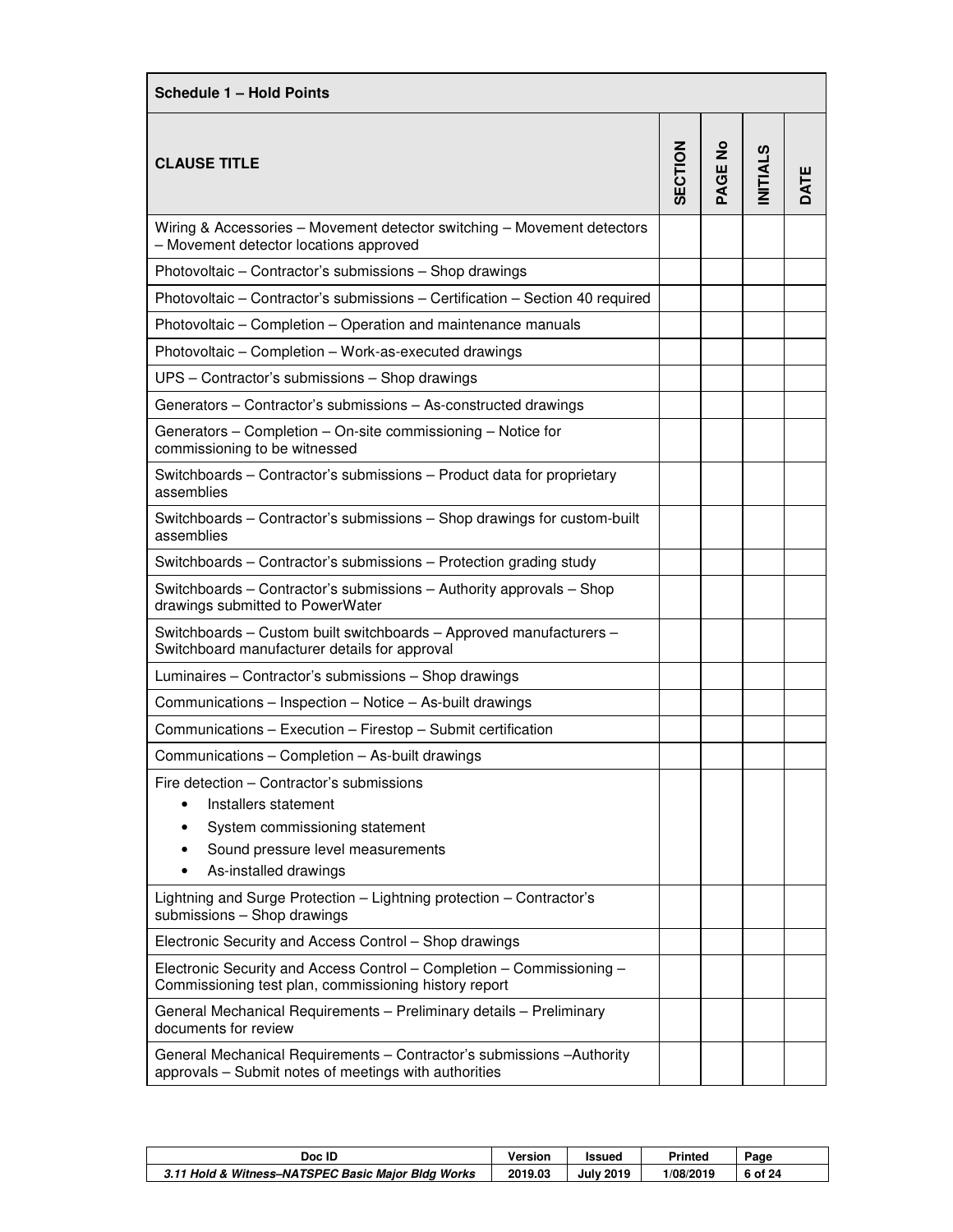| <b>Schedule 1 - Hold Points</b>                                                                                                                                |                |         |                |      |
|----------------------------------------------------------------------------------------------------------------------------------------------------------------|----------------|---------|----------------|------|
| <b>CLAUSE TITLE</b>                                                                                                                                            | <b>SECTION</b> | PAGE No | <b>NITIALS</b> | DATE |
| General Mechanical Requirements - Contractor's submissions - Building<br>penetrations - Details structural, fire, and other properties                         |                |         |                |      |
| General Mechanical Requirements - Contractor's submissions -<br>Certification                                                                                  |                |         |                |      |
| General Mechanical Requirements - Contractor's submissions - Design<br>documentation                                                                           |                |         |                |      |
| General Mechanical Requirements - Contractor's submissions - Contract<br>drawings                                                                              |                |         |                |      |
| General Mechanical Requirements - Contractor's submissions - Maximum<br>demand calculations - Electrical, natural gas potable water, and waste water           |                |         |                |      |
| General Mechanical Requirements - Contractor's submissions - Structural<br>loadings                                                                            |                |         |                |      |
| General Mechanical Requirements - Contractor's submissions - Execution<br>details - Embedded services, fixing of services and inaccessible services            |                |         |                |      |
| General Mechanical Requirements - Contractor's submissions - Marking<br>and labelling - Submit samples and schedules                                           |                |         |                |      |
| General Mechanical Requirements - Contractor's submissions - Operations<br>and maintenance manuals                                                             |                |         |                |      |
| General Mechanical Requirements - Contractor's submissions -<br>Maintenance log book                                                                           |                |         |                |      |
| General Mechanical Requirements - Contractor's submissions - Prototypes                                                                                        |                |         |                |      |
| General Mechanical Requirements - Contractor's submissions - Records -<br>As-built, photographs, system diagrams, schedules, and log books                     |                |         |                |      |
| General Mechanical Requirements - Contractor's submissions - Samples                                                                                           |                |         |                |      |
| General Mechanical Requirements - Contractor's submissions - Tests -<br>inspection and testing plan, certificates, fire hazard properties, and test<br>reports |                |         |                |      |
| General Mechanical Requirements - Shop drawings - Approval                                                                                                     |                |         |                |      |
| General Mechanical Requirements - Shop drawings - Variations to shop<br>drawings - Submission and approval to use                                              |                |         |                |      |
| General Mechanical Requirements - Shop drawings - Functional<br>descriptions approval                                                                          |                |         |                |      |
| General Mechanical Requirements - Shop drawings - Preliminary<br>submission                                                                                    |                |         |                |      |
| General Mechanical Requirements - Shop drawings - Detailed submission                                                                                          |                |         |                |      |
| General Mechanical Requirements - Shop drawings - As-installed<br>documentation                                                                                |                |         |                |      |
| General Mechanical Requirements - Products - Substitutions - Alternative<br>product documentation                                                              |                |         |                |      |
| General Mechanical Requirements - Warranties                                                                                                                   |                |         |                |      |

| Doc ID                                             | Version | <b>Issued</b>    | <b>Printed</b> | Page  |
|----------------------------------------------------|---------|------------------|----------------|-------|
| 3.11 Hold & Witness-NATSPEC Basic Major Bldg Works | 2019.03 | <b>July 2019</b> | 1/08/2019      | of 24 |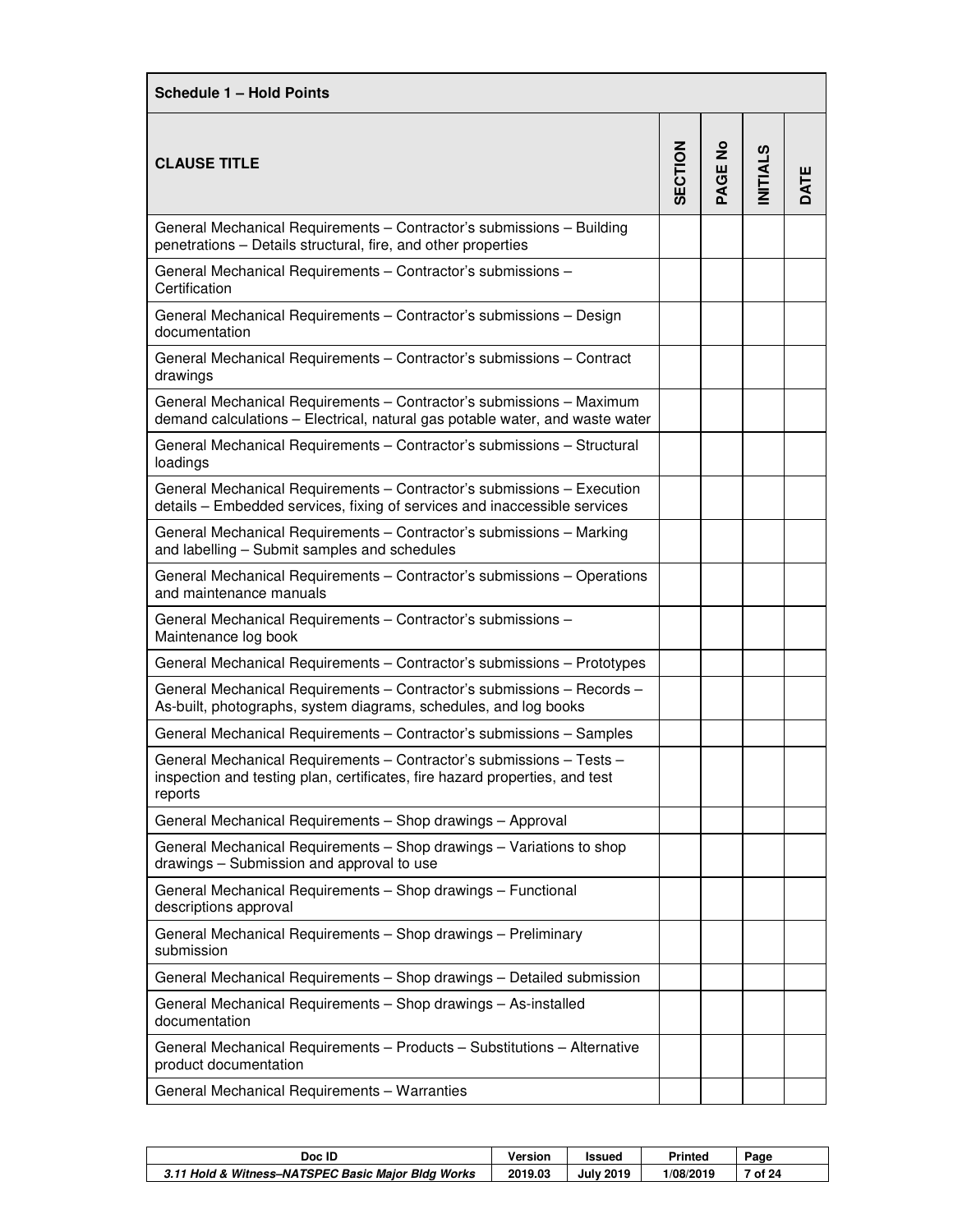| <b>Schedule 1 - Hold Points</b>                                                                                                                                   |                |         |                |      |  |
|-------------------------------------------------------------------------------------------------------------------------------------------------------------------|----------------|---------|----------------|------|--|
| <b>CLAUSE TITLE</b>                                                                                                                                               | <b>SECTION</b> | PAGE No | <b>NITIALS</b> | DATE |  |
| Mechanical Systems - Contractor's submissions - Electrical loading<br>information for mechanical services - Electrical loading information before<br>completion   |                |         |                |      |  |
| Mechanical Systems - Contractor's submissions - Mechanical services<br>contract drawings                                                                          |                |         |                |      |  |
| Ductwork - Contractor's submissions - Certification                                                                                                               |                |         |                |      |  |
| Ductwork - Contractor's submissions - Samples                                                                                                                     |                |         |                |      |  |
| Ductwork - Leakage tests - Reports                                                                                                                                |                |         |                |      |  |
| Ductwork Insulation - Contractor's submissions - Samples                                                                                                          |                |         |                |      |  |
| Air Grilles - Installation of air grilles - Alternative plenum and cushion head<br>boxes<br>Provide shop drawings for approval<br>$\bullet$<br>Provide warranties |                |         |                |      |  |
| Mechanical Pipework - Design - Documentation                                                                                                                      |                |         |                |      |  |
| Mechanical Pipework Insulation - Contractor's submissions - Samples                                                                                               |                |         |                |      |  |
| Water Treatment - Completion - Tests before building occupation                                                                                                   |                |         |                |      |  |
| BMS - Contractor's submissions - Listings - Submit hardware and<br>populates graphics                                                                             |                |         |                |      |  |
| BMS - Contractor's submissions - Samples                                                                                                                          |                |         |                |      |  |
| BMS - Contractor's submissions - Drawings                                                                                                                         |                |         |                |      |  |
| BMS - Contractor's submissions - Inspection Test Plans (ITPs)                                                                                                     |                |         |                |      |  |
| BMS - Contractor's submissions -Manuals                                                                                                                           |                |         |                |      |  |
| BMS - Contractor's submissions - Prototypes                                                                                                                       |                |         |                |      |  |
| BMS - Execution - Pre-completion tests                                                                                                                            |                |         |                |      |  |
| BMS - Execution - Completion - Provide training                                                                                                                   |                |         |                |      |  |
| Mechanical Commissioning - Fire and life safety training                                                                                                          |                |         |                |      |  |
| Mechanical Commissioning - meeting - Document and submit handover<br>meetings                                                                                     |                |         |                |      |  |
| Mechanical Commissioning - Handover training                                                                                                                      |                |         |                |      |  |
| Mechanical Commissioning - Final completion documentation - Provide<br>final approved hard copy originals                                                         |                |         |                |      |  |
| Mechanical Maintenance - Products - Product selection - Submit products<br>to be substituted                                                                      |                |         |                |      |  |
| Mechanical Maintenance Handover training                                                                                                                          |                |         |                |      |  |
| Mechanical Maintenance - Handover meeting - Document and submit<br>handover minutes                                                                               |                |         |                |      |  |
| Mechanical Maintenance - Final completion documentation - Provide final<br>approved hard copy originals                                                           |                |         |                |      |  |

| Doc ID                                             | Version | <b>Issued</b>    | Printed   | Page    |
|----------------------------------------------------|---------|------------------|-----------|---------|
| 3.11 Hold & Witness-NATSPEC Basic Major Bldg Works | 2019.03 | <b>July 2019</b> | 1/08/2019 | 8 of 24 |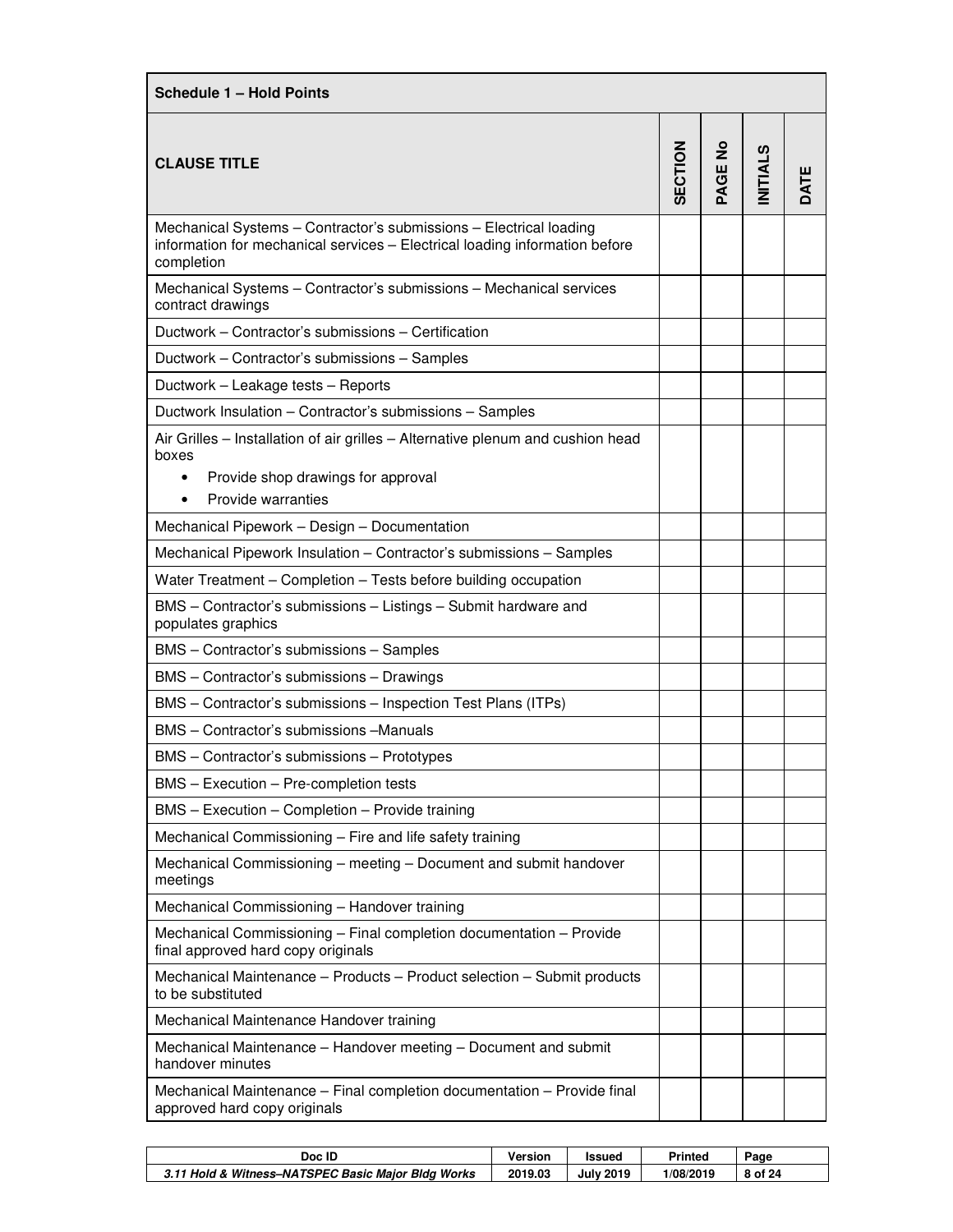| Schedule 1 - Hold Points                                                                                                                                                      |                |         |                 |      |  |
|-------------------------------------------------------------------------------------------------------------------------------------------------------------------------------|----------------|---------|-----------------|------|--|
| <b>CLAUSE TITLE</b>                                                                                                                                                           | <b>SECTION</b> | PAGE No | <b>INITIALS</b> | DATE |  |
| Civil Works - General - Inspection Test Plan (ITP) - Submit ITPs                                                                                                              |                |         |                 |      |  |
| Civil Works - Earthworks - Excess material - Inform Superintendent                                                                                                            |                |         |                 |      |  |
| Civil Works - Earthworks - Rock in subgrade - Inform Superintendent                                                                                                           |                |         |                 |      |  |
| Civil Works - Earthworks - Unsuitable material below subgrade surface<br>other than rock - Inform Superintendent                                                              |                |         |                 |      |  |
| Civil Works - Earthworks - Unsuitable material beneath fill - Superintendent<br>directions before works commence                                                              |                |         |                 |      |  |
| Civil Works - Earthworks - Proof rolling - Submit a proof rolling procedure                                                                                                   |                |         |                 |      |  |
| Civil Works - Earthworks - Conformance testing - Ordering procedures                                                                                                          |                |         |                 |      |  |
| Civil Works - Pavements and shoulders - Process control testing - Submit<br>program and procedure                                                                             |                |         |                 |      |  |
| Civil Works - Pavements and shoulders - Proof rolling - Notice                                                                                                                |                |         |                 |      |  |
| Civil Works - Pavements and shoulders - Conformance testing of<br>pavements and shoulders - Superintendent's approval for pavement<br>conformance prior to any surfacing work |                |         |                 |      |  |
| Civil Works - Spray Sealing - Spray rates - Spray rates required                                                                                                              |                |         |                 |      |  |
| Civil Works - Spray Sealing - Application of aggregate - Approval of<br>aggregate loader                                                                                      |                |         |                 |      |  |
| Civil Works - Dense graded asphalt - Design mix requirements<br>Approval of registered mix design<br>$\bullet$                                                                |                |         |                 |      |  |
| New mix design procedure<br>$\bullet$                                                                                                                                         |                |         |                 |      |  |
| Civil Works - Conformance testing - Inspection Test Plans (ITPs) -<br>Submission required for procedures and test plans                                                       |                |         |                 |      |  |
| Civil Works - Pavement marking - Workmanship - Remove defective<br>markings                                                                                                   |                |         |                 |      |  |
| Civil Works – Road furniture and traffic control devices – Certification of<br>guide posts                                                                                    |                |         |                 |      |  |
| Civil Works – Road furniture and traffic control devices – Guide post<br>characteristics - Sample required from each batch                                                    |                |         |                 |      |  |
| Civil Works – Road furniture and traffic control devices – Road signs –<br>Approval of anti-graffiti film or coating                                                          |                |         |                 |      |  |
| Fabric shade structures - Contractor's submissions - Design drawings                                                                                                          |                |         |                 |      |  |
| Fabric shade structures - Building certification - Section 40                                                                                                                 |                |         |                 |      |  |
| Fabric shade structures - As-constructed drawings                                                                                                                             |                |         |                 |      |  |
| Landscape - Contractor's submissions - Samples                                                                                                                                |                |         |                 |      |  |
| Landscape - Topsoil - imported topsoil - Approval of supplier                                                                                                                 |                |         |                 |      |  |
| Landscape – Excavation and planting – Setting out of holes – Approval of<br>set out                                                                                           |                |         |                 |      |  |

| Doc ID                                             | Version | <b>Issued</b>    | Printed   | Page    |
|----------------------------------------------------|---------|------------------|-----------|---------|
| 3.11 Hold & Witness-NATSPEC Basic Major Bldg Works | 2019.03 | <b>July 2019</b> | 1/08/2019 | 9 of 24 |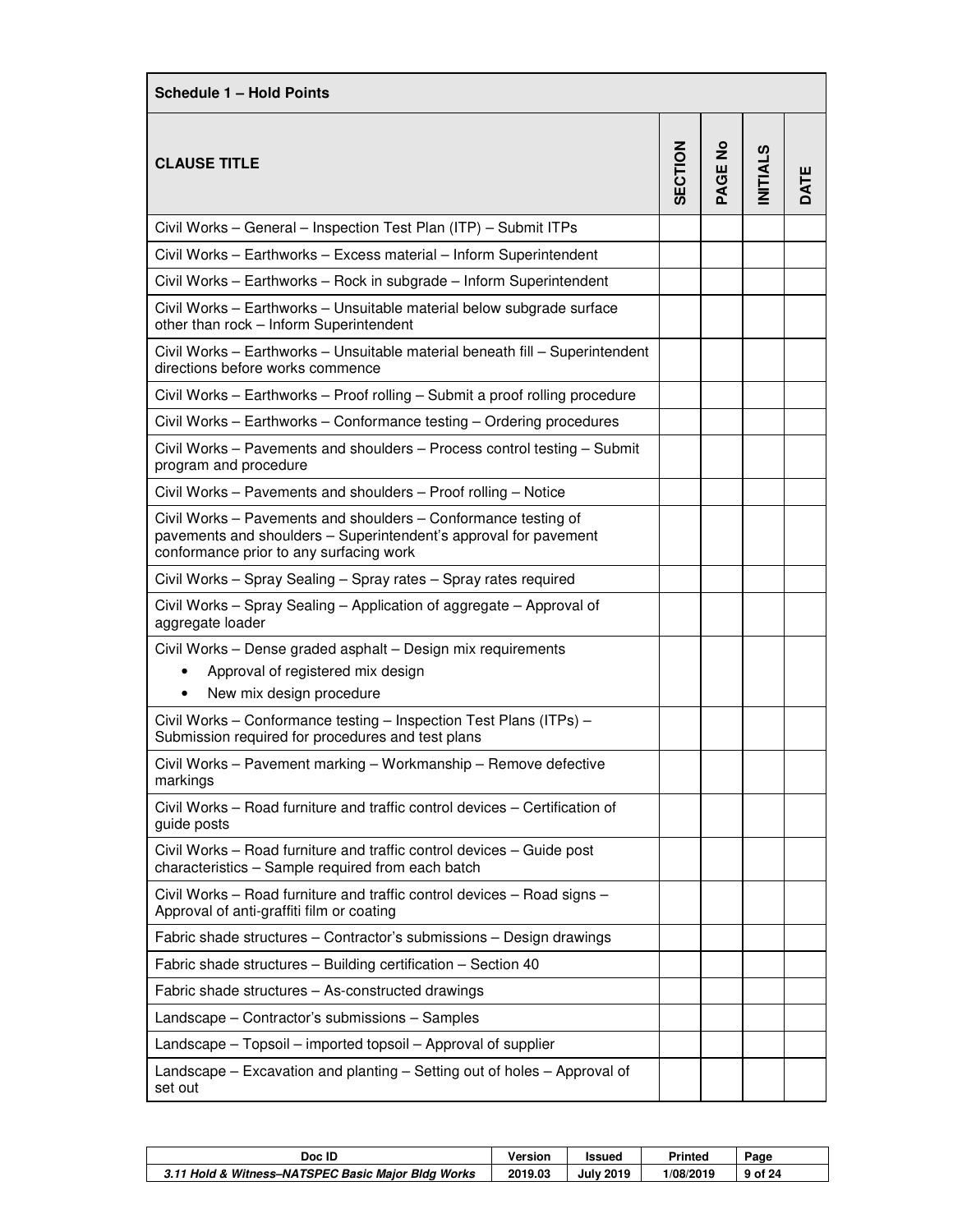| <b>Schedule 1 - Hold Points</b>                                                   |                |        |                |  |  |
|-----------------------------------------------------------------------------------|----------------|--------|----------------|--|--|
| <b>CLAUSE TITLE</b>                                                               | <b>SECTION</b> | AGE No | <b>NITIALS</b> |  |  |
| Landscape – Mulching – Mulch – Approval of supplier                               |                |        |                |  |  |
| Irrigation – Contractor's submissions – Design drawings                           |                |        |                |  |  |
| Irrigation - Tests - Hydrostatic tests                                            |                |        |                |  |  |
| Irrigation – Excavation and installation – Backfilling trenches – Inspection      |                |        |                |  |  |
| Irrigation – Completion – Work as-executed drawings                               |                |        |                |  |  |
|                                                                                   |                |        |                |  |  |
| Irrigation – Shop drawings                                                        |                |        |                |  |  |
| Irrigation - Control cabling - Inspection before backfilling trenches             |                |        |                |  |  |
| Irrigation - Tests - Hydrostatic tests - Approval of results                      |                |        |                |  |  |
| Irrigation – Contractor's submissions – Design plans – Submission for<br>approval |                |        |                |  |  |

| Doc ID                                             | Version | Issued           | <b>Printed</b> | Page     |
|----------------------------------------------------|---------|------------------|----------------|----------|
| 3.11 Hold & Witness-NATSPEC Basic Major Bldg Works | 2019.03 | <b>July 2019</b> | 1/08/2019      | 10 of 24 |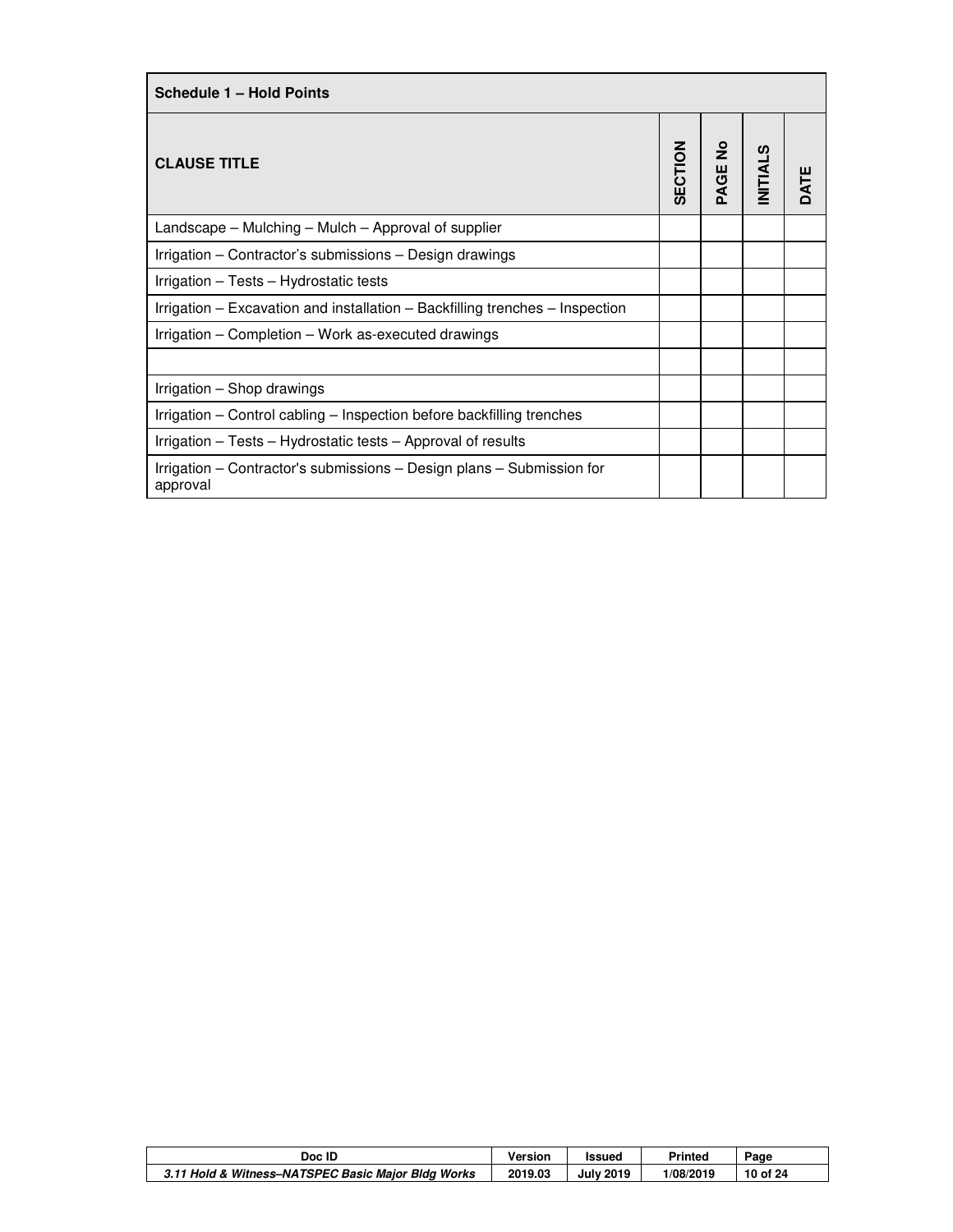| <b>Schedule 2 - Witness Points</b>                                                                                                                                                                                                                                                                                                                                                                                                                                                                                                                                                                                         |         |                       |                 |      |
|----------------------------------------------------------------------------------------------------------------------------------------------------------------------------------------------------------------------------------------------------------------------------------------------------------------------------------------------------------------------------------------------------------------------------------------------------------------------------------------------------------------------------------------------------------------------------------------------------------------------------|---------|-----------------------|-----------------|------|
| <b>CLAUSE TITLE</b>                                                                                                                                                                                                                                                                                                                                                                                                                                                                                                                                                                                                        | SECTION | $\frac{1}{2}$<br>PAGE | <b>INITIALS</b> | DATE |
| General Requirements - Contractor's submissions - As-constructed<br>drawings - PDF and CAD drawings                                                                                                                                                                                                                                                                                                                                                                                                                                                                                                                        |         |                       |                 |      |
| General Requirements - Contractor's submissions - Amended drawings -<br>Procedure for recording and submitting amended drawings                                                                                                                                                                                                                                                                                                                                                                                                                                                                                            |         |                       |                 |      |
| General Requirements - Contractor's submissions - Warranties                                                                                                                                                                                                                                                                                                                                                                                                                                                                                                                                                               |         |                       |                 |      |
| General Requirements - Contractor's submissions - Authority approvals -<br>Submit documents                                                                                                                                                                                                                                                                                                                                                                                                                                                                                                                                |         |                       |                 |      |
| General Requirements - Contractor's submissions - Inspection Test Plans<br>(IPS)                                                                                                                                                                                                                                                                                                                                                                                                                                                                                                                                           |         |                       |                 |      |
| General Requirements - Contractor's submissions - Testing and<br>commissioning reports - Submit reports                                                                                                                                                                                                                                                                                                                                                                                                                                                                                                                    |         |                       |                 |      |
| General Requirements - Safety - Safety officer - Appointment and details                                                                                                                                                                                                                                                                                                                                                                                                                                                                                                                                                   |         |                       |                 |      |
| Demolition - Inspections - Notice required<br>Commencement<br>$\bullet$<br>Adjoining structures<br>Underground structures<br>Trees to be retained<br>Excavations remaining after removal of underground work<br>Structures after removal of roof sheeting or wall cladding<br>$\bullet$<br>Services after diversion or re-connection<br>Site after removal of demolished materials<br>Completion of demolition<br>Groundworks - Inspections - Notice required<br>Enclosures to trees to be retained<br>Excavation completed to contract levels or founding material<br>Services laid in trenches and ready for backfilling |         |                       |                 |      |
| Groundworks - Excavation - Explosives - Licences and certificates                                                                                                                                                                                                                                                                                                                                                                                                                                                                                                                                                          |         |                       |                 |      |
| Groundworks - Proof rolling - Notice required<br>Ground works - density tests - Compaction test results - Test certificates                                                                                                                                                                                                                                                                                                                                                                                                                                                                                                |         |                       |                 |      |
| Termite control - Inspections - Notice required<br>Chemical spraying of under slab areas<br>$\bullet$<br>Stainless steel mesh barriers installed, before concrete is poured<br>Chemical reticulation system installed ready for testing<br>٠<br>Termite control - completion - Durable notice required<br>Concrete - Inspections - Notice required<br>Base or subgrade before covering<br>$\bullet$<br>Membrane or film underlay installed on the base or subgrade<br>Termite barrier and film underlay installed on the base<br>٠                                                                                         |         |                       |                 |      |

| Doc ID                                             | Version | <b>Issued</b>    | Printed   | Page  |
|----------------------------------------------------|---------|------------------|-----------|-------|
| 3.11 Hold & Witness-NATSPEC Basic Major Bldg Works | 2019.03 | <b>July 2019</b> | 1/08/2019 | of 24 |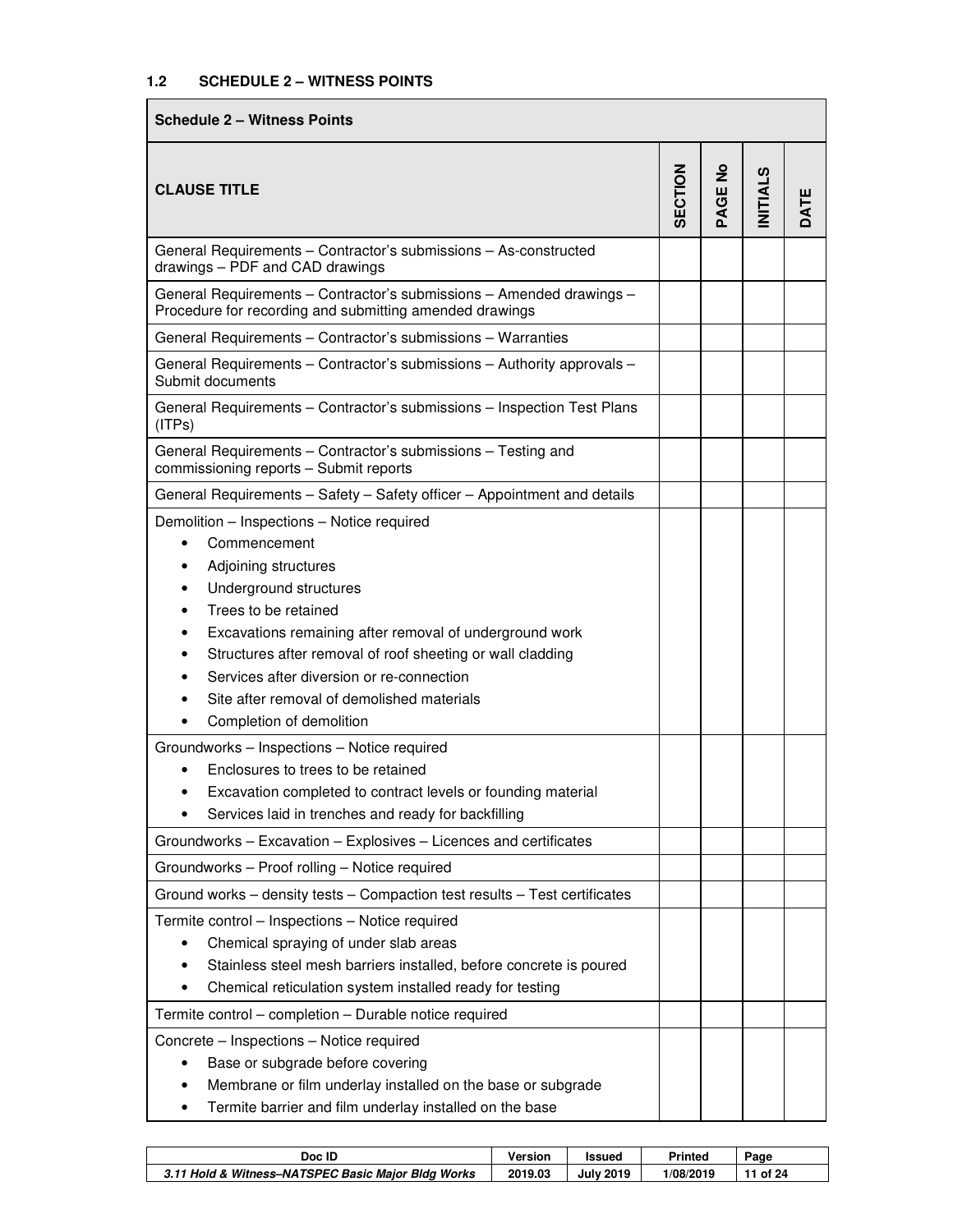| <b>Schedule 2 - Witness Points</b>                                                                                                                                                                                                                                                                                                                                                                                                                                                                                                                                                                                                                                                                                                                                                                  |         |                               |                |      |  |
|-----------------------------------------------------------------------------------------------------------------------------------------------------------------------------------------------------------------------------------------------------------------------------------------------------------------------------------------------------------------------------------------------------------------------------------------------------------------------------------------------------------------------------------------------------------------------------------------------------------------------------------------------------------------------------------------------------------------------------------------------------------------------------------------------------|---------|-------------------------------|----------------|------|--|
| <b>CLAUSE TITLE</b>                                                                                                                                                                                                                                                                                                                                                                                                                                                                                                                                                                                                                                                                                                                                                                                 | SECTION | $\frac{1}{2}$<br><b>PAGEI</b> | <b>NITIALS</b> | DATE |  |
| Completed formwork, and reinforcement, cores and embedments<br>fixed in place<br>Commencement of concrete placing<br>Before core filling masonry<br>Evaluation of the off-form finishes<br>Evaluation of surface finish<br>Structural steel - Inspections- Notice required<br>Commencement of shop fabrication<br>٠<br>Completion of fabrication before surface preparation<br>Surface preparation prior to painting<br>Completion of protective coating before delivery to site<br>Reinforcement and formwork in place before any encasement<br>Steelwork and column bases erected on site, before grouting,<br>encasing, site painting or cladding<br>Completed grouting, encasement, fire protection, or site painting<br>Structural steel - Contractor's submissions - Compliance - Evidence of |         |                               |                |      |  |
| steel<br>Structural steel - Welding - Certification of welders and welding supervisors                                                                                                                                                                                                                                                                                                                                                                                                                                                                                                                                                                                                                                                                                                              |         |                               |                |      |  |
| Structural steel - Welding - Preparation - Weld procedure                                                                                                                                                                                                                                                                                                                                                                                                                                                                                                                                                                                                                                                                                                                                           |         |                               |                |      |  |
| Light Steel Framing - Framing inspection - Notice required                                                                                                                                                                                                                                                                                                                                                                                                                                                                                                                                                                                                                                                                                                                                          |         |                               |                |      |  |
| Masonry - Inspection - Notice required<br>Damp-proof courses<br>Flashings, downpipes and other work to be concealed<br>Bottoms of cavities after cleaning out<br>Lintels in position<br>Structural elements being built in<br>Bottoms of core holes before grouting<br>Core filling<br>Control joints ready for insertion of joint filler                                                                                                                                                                                                                                                                                                                                                                                                                                                           |         |                               |                |      |  |
| Masonry - Reinforced masonry - Clean out blocks - Notification required                                                                                                                                                                                                                                                                                                                                                                                                                                                                                                                                                                                                                                                                                                                             |         |                               |                |      |  |
| Woodwork - Inspection - Notice - Inspection of structural woodwork before<br>covering up                                                                                                                                                                                                                                                                                                                                                                                                                                                                                                                                                                                                                                                                                                            |         |                               |                |      |  |
| Woodwork - Contractor's submissions - Roof truss certification                                                                                                                                                                                                                                                                                                                                                                                                                                                                                                                                                                                                                                                                                                                                      |         |                               |                |      |  |
| Woodwork - Contractor's submissions - Roof truss moisture content                                                                                                                                                                                                                                                                                                                                                                                                                                                                                                                                                                                                                                                                                                                                   |         |                               |                |      |  |
| Roofing - Inspection - Notice<br>Substrate<br>Roof supports<br>Sarking, vapour barriers, pliable membranes<br>Insulation                                                                                                                                                                                                                                                                                                                                                                                                                                                                                                                                                                                                                                                                            |         |                               |                |      |  |

| Doc ID                                             | Version | <b>Issued</b>    | Printed   | Page     |
|----------------------------------------------------|---------|------------------|-----------|----------|
| 3.11 Hold & Witness-NATSPEC Basic Major Bldg Works | 2019.03 | <b>July 2019</b> | 1/08/2019 | 12 of 24 |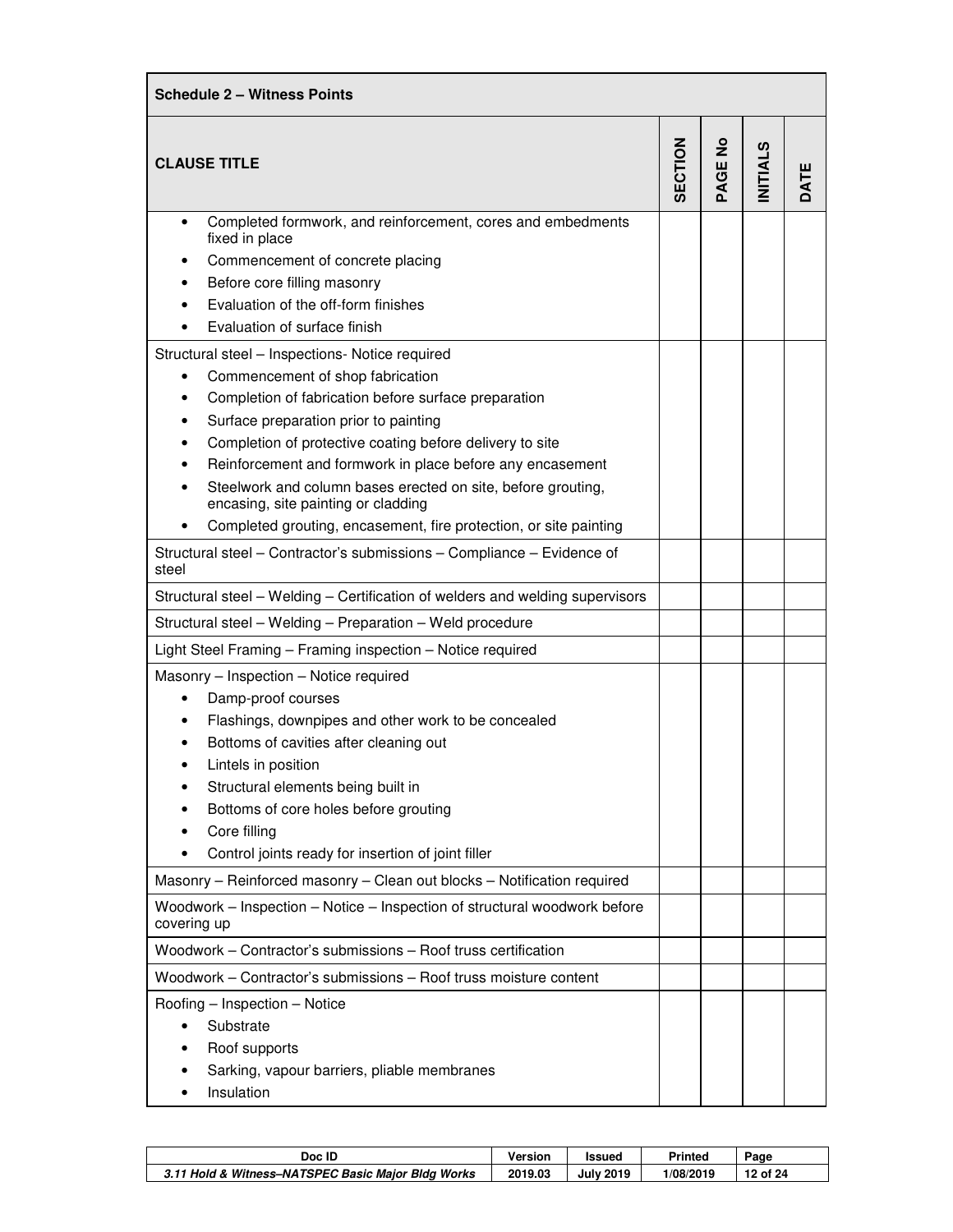| <b>Schedule 2 - Witness Points</b>                                                                                           |         |         |                |      |  |
|------------------------------------------------------------------------------------------------------------------------------|---------|---------|----------------|------|--|
| <b>CLAUSE TITLE</b>                                                                                                          | SECTION | PAGE No | <b>NITIALS</b> | DATE |  |
| Roof plumbing - gutters, rainwater heads, sumps, overflow relief<br>systems, downpipes, inspection/maintenance openings etc. |         |         |                |      |  |
| Cladding – Inspection – Notice of framing with sarking and flashings before<br>fixing cladding                               |         |         |                |      |  |
| Cladding - Aluminium composite panels                                                                                        |         |         |                |      |  |
| Fire engineer report<br>$\bullet$                                                                                            |         |         |                |      |  |
| Test certificates and group number                                                                                           |         |         |                |      |  |
| Supply certificates                                                                                                          |         |         |                |      |  |
| Windows - Inspection - Notice<br>Fabricated window assemblies at the factory ready for delivery to<br>$\bullet$<br>the site  |         |         |                |      |  |
| Openings prepared to receive windows                                                                                         |         |         |                |      |  |
| Fabricated window assemblies delivered to the site, before<br>installation                                                   |         |         |                |      |  |
| Commencement of window installation                                                                                          |         |         |                |      |  |
| Windows – Contractor's submissions – Subcontractors – Names and<br>contract details                                          |         |         |                |      |  |
| Windows - Contractor's submissions - operation and maintenance manual                                                        |         |         |                |      |  |
| Windows - Contractor's submissions - Warranties                                                                              |         |         |                |      |  |
| Windows - Materials and components - Ceramic-coated spandrel glass -<br>Fall out resistance test to ASTM C1048               |         |         |                |      |  |
| Windows - Materials and components - Opacified glass - Report required                                                       |         |         |                |      |  |
| Windows - Construction generally - Certification - Compliance with<br>AS 2047                                                |         |         |                |      |  |
| Glazing - Materials and components - Noise reducing glazed assemblies -<br>Identification and Rw rating                      |         |         |                |      |  |
| Glazing - Glazing - Installation - Temporary marking                                                                         |         |         |                |      |  |
| Doors - Inspection - Notice - Door frames in place before building in                                                        |         |         |                |      |  |
| Doors - Contractor's submissions - Tests - Type test results and<br>certificates                                             |         |         |                |      |  |
| Hardware - Contractor's submissions - Manufacturer's data                                                                    |         |         |                |      |  |
| Suspended ceilings - Inspection - Notice                                                                                     |         |         |                |      |  |
| Suspension system, before ceiling installed                                                                                  |         |         |                |      |  |
| Completion                                                                                                                   |         |         |                |      |  |
| Suspended ceilings - Contractor's submissions - Fire hazard properties -<br>Group number                                     |         |         |                |      |  |
| Suspended ceilings - Contractor's submissions - Warranties                                                                   |         |         |                |      |  |
| Partitions - Inspection - Notice                                                                                             |         |         |                |      |  |
| Set out                                                                                                                      |         |         |                |      |  |

| Doc ID                                             | Version | <b>Issued</b>    | <b>Printed</b> | Page     |
|----------------------------------------------------|---------|------------------|----------------|----------|
| 3.11 Hold & Witness-NATSPEC Basic Major Bldg Works | 2019.03 | <b>July 2019</b> | 1/08/2019      | 13 of 24 |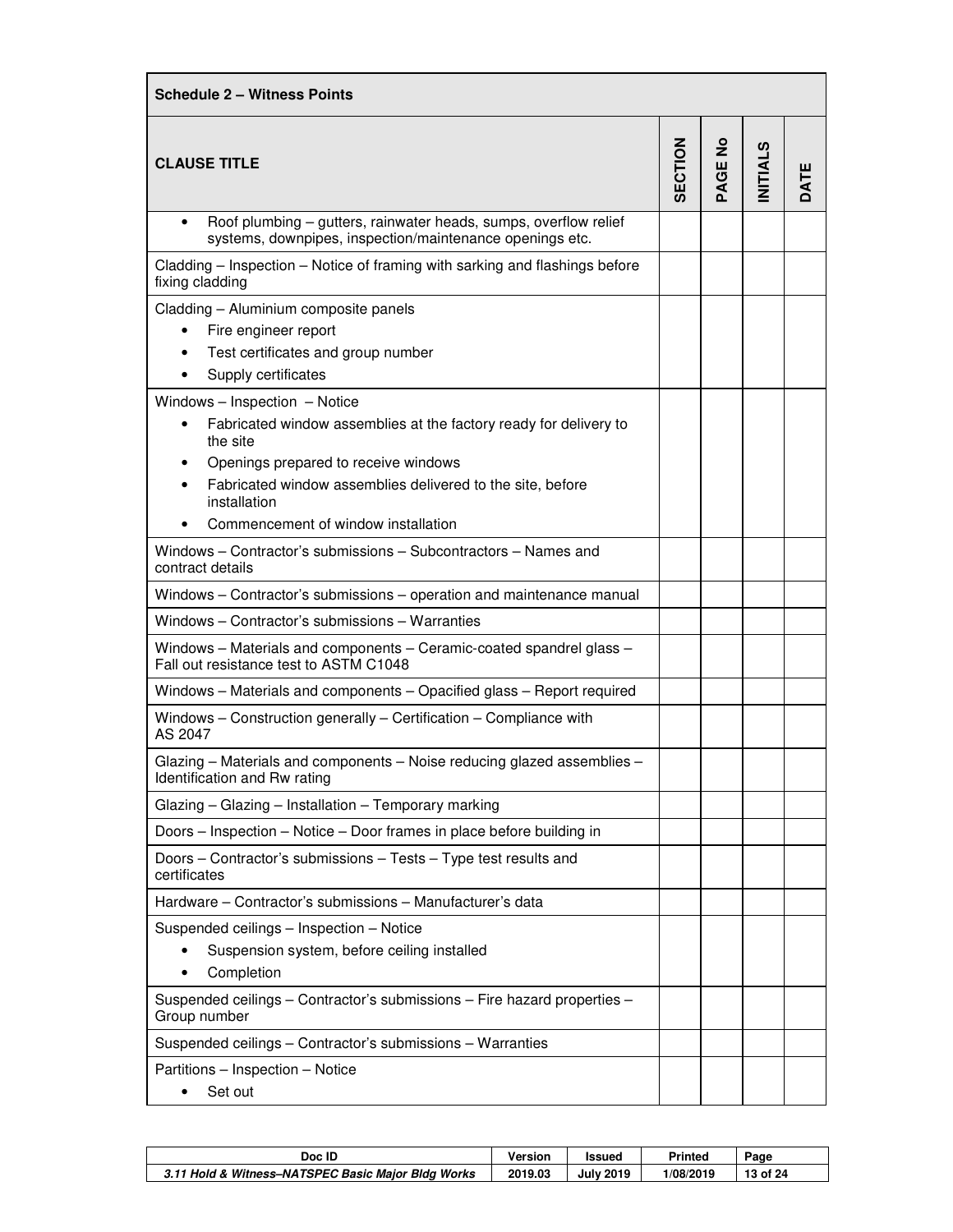| <b>Schedule 2 - Witness Points</b>                                                                   |         |         |                |      |
|------------------------------------------------------------------------------------------------------|---------|---------|----------------|------|
| <b>CLAUSE TITLE</b>                                                                                  | SECTION | PAGE No | <b>NITIALS</b> | DATE |
| Completion<br>$\bullet$                                                                              |         |         |                |      |
| Partitions - Contractor's submissions - Samples                                                      |         |         |                |      |
| Panel and door finish                                                                                |         |         |                |      |
| Hardware                                                                                             |         |         |                |      |
| Partitions - Contractor's submissions - Warranties                                                   |         |         |                |      |
| Lining - Inspection - Notice                                                                         |         |         |                |      |
| Substrate or framing, before installation                                                            |         |         |                |      |
| Finished installation                                                                                |         |         |                |      |
| Lining - Contractor's submissions - Fire hazard properties - Group number                            |         |         |                |      |
| Lining - Contractor's submissions - Warranties                                                       |         |         |                |      |
| Lining - Materials and components - Tongue and groove boards - Certified<br>timbers                  |         |         |                |      |
| Rendering and Plastering - Inspections - Notice                                                      |         |         |                |      |
| Prior to commencement of plastering                                                                  |         |         |                |      |
| On completion                                                                                        |         |         |                |      |
| Rendering and Plastering - Contractor's submissions - Samples                                        |         |         |                |      |
| Plaster systems                                                                                      |         |         |                |      |
| Beads and embedded items                                                                             |         |         |                |      |
| Metal Work - Inspection - Notice                                                                     |         |         |                |      |
| Shop fabricated or assembled items, before delivery to site<br>$\bullet$                             |         |         |                |      |
| Commencement of shop or site welding                                                                 |         |         |                |      |
| Site erected assemblies on completion of erection, before covering<br>up by cladding and/or encasing |         |         |                |      |
| Steel surfaces prepared for, and immediately before, site applied<br>finishes                        |         |         |                |      |
| Metal Work - Contractor's submissions - Operation and maintenance<br>manuals                         |         |         |                |      |
| Metal Work – Contractor's submissions – Manufacturer's data                                          |         |         |                |      |
| Metal Work - Contractor's submissions - Shop drawings                                                |         |         |                |      |
| Metal Work – Contractor's submissions – Subcontractors – Names and<br>contact details                |         |         |                |      |
| Metal Work - Contractor's submissions - Execution details - Proposed<br>welding procedures           |         |         |                |      |
| Fixed furniture - Inspection - Notice                                                                |         |         |                |      |
| Items fabricated off site, before delivery<br>٠                                                      |         |         |                |      |
| Openings prepared to receive assemblies                                                              |         |         |                |      |
| Site erected assemblies on completion of erection, before covering<br>up by cladding and/or encasing |         |         |                |      |
| Surfaces prepared for, and immediately before, site applied finishes                                 |         |         |                |      |

| Doc ID                                             | Version | Issued           | Printed   | Page        |
|----------------------------------------------------|---------|------------------|-----------|-------------|
| 3.11 Hold & Witness-NATSPEC Basic Major Bldg Works | 2019.03 | <b>July 2019</b> | 1/08/2019 | of 24<br>14 |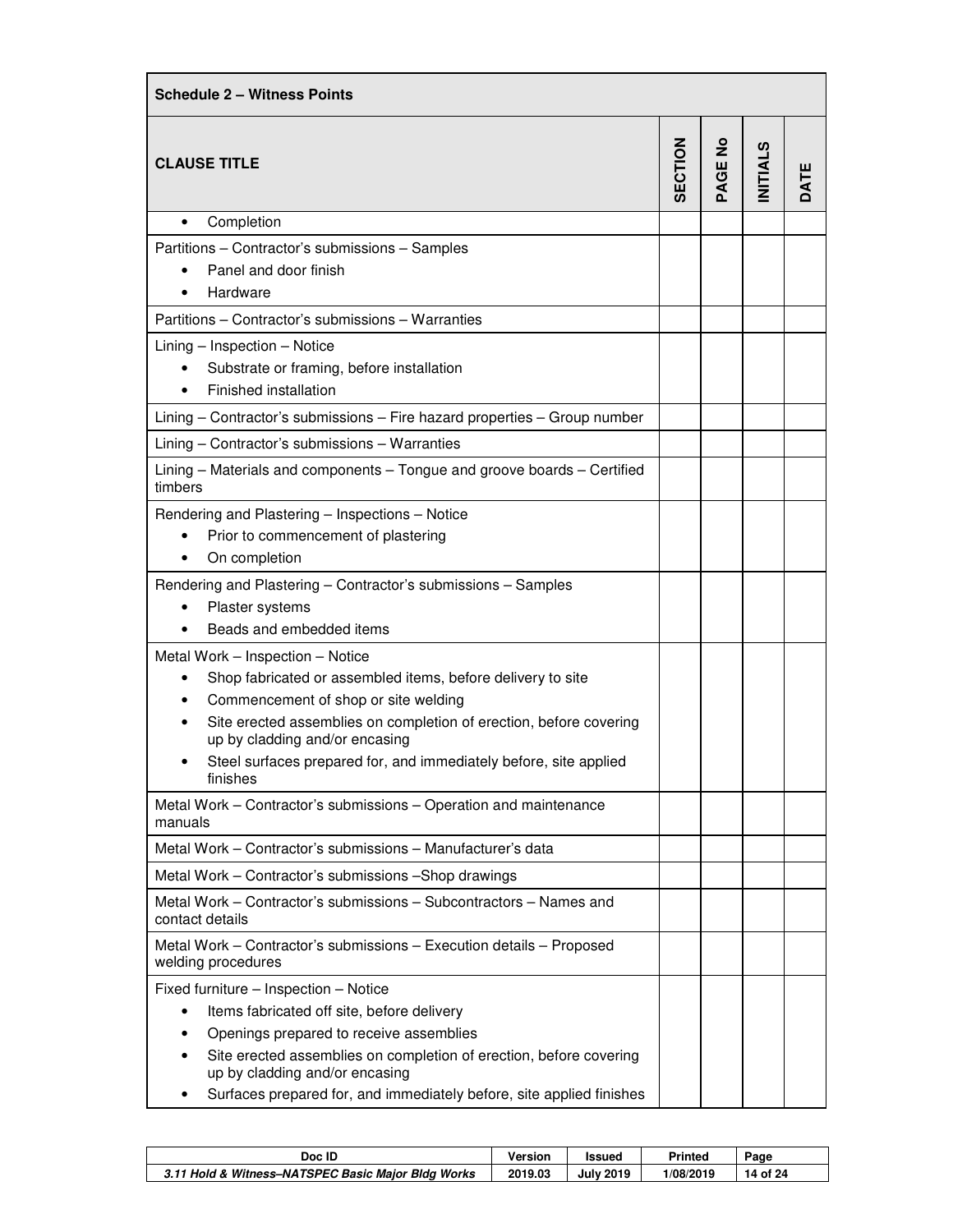| <b>Schedule 2 - Witness Points</b>                                                                                                                                                                                                                                                                                                                                                                                                                  |                |         |                |      |
|-----------------------------------------------------------------------------------------------------------------------------------------------------------------------------------------------------------------------------------------------------------------------------------------------------------------------------------------------------------------------------------------------------------------------------------------------------|----------------|---------|----------------|------|
| <b>CLAUSE TITLE</b>                                                                                                                                                                                                                                                                                                                                                                                                                                 | <b>SECTION</b> | PAGE No | <b>NITIALS</b> | DATE |
| Completion of installation                                                                                                                                                                                                                                                                                                                                                                                                                          |                |         |                |      |
| Fixed furniture – Contractor's submissions – Warranties                                                                                                                                                                                                                                                                                                                                                                                             |                |         |                |      |
| Fixed furniture – Contractor's submissions – Operations and maintenance<br>manuals                                                                                                                                                                                                                                                                                                                                                                  |                |         |                |      |
| Fixed furniture - Contractor's submissions - Shop drawings                                                                                                                                                                                                                                                                                                                                                                                          |                |         |                |      |
| Fixed furniture – Contractor's submissions – Subcontractors – Names and<br>contact details                                                                                                                                                                                                                                                                                                                                                          |                |         |                |      |
| Tiling - Inspection - Notice<br>Completion of waterproof membrane<br>$\bullet$<br>Substrate before tiling<br>Initial or trial set out<br>Control joints before sealing and grouting<br>Grout and sealant colours before application<br>$\bullet$<br>Tiling - Contractor's submissions - Waterproofing membranes - Submit a<br>report on the application<br>Tiling - Contractor's submissions - Samples<br>Tiles<br>Fittings<br>Accessories<br>Trims |                |         |                |      |
| Grout<br>Sealants                                                                                                                                                                                                                                                                                                                                                                                                                                   |                |         |                |      |
| Tiling - Substrate - Moisture content - Test to AS?NZS 2455.1 Appendix B                                                                                                                                                                                                                                                                                                                                                                            |                |         |                |      |
| Resilient finishes - Inspection - Notice<br>Substrate before fixing resilient finishes or underlay<br>Completed underlay<br>Finished surface before applying sealers or polishes<br>Completed installation<br>٠                                                                                                                                                                                                                                     |                |         |                |      |
| Resilient finishes - Contractor's submissions - Fire hazard properties -<br>Critical radiant flux                                                                                                                                                                                                                                                                                                                                                   |                |         |                |      |
| Resilient finishes - Contractor's submissions - Manufacturer's data                                                                                                                                                                                                                                                                                                                                                                                 |                |         |                |      |
| Resilient finishes - Contractor's submissions - Warranties                                                                                                                                                                                                                                                                                                                                                                                          |                |         |                |      |
| Resilient finishes – Substrate – Moisture content – Test substrate to<br>AS 1884                                                                                                                                                                                                                                                                                                                                                                    |                |         |                |      |
| Carpets - Inspection - Notice<br>Substrate before fixing resilient finishes or underlay<br>Fixings, edge strips, underlay, before laying carpet<br>Completed carpet after cleaning and before covering for protection<br>٠<br>Carpets - Contractor's submissions - Fire hazard properties                                                                                                                                                           |                |         |                |      |

| Doc ID                                             | <b>Version</b> | Issued           | <b>Printed</b> | Page     |
|----------------------------------------------------|----------------|------------------|----------------|----------|
| 3.11 Hold & Witness-NATSPEC Basic Major Bldg Works | 2019.03        | <b>July 2019</b> | 1/08/2019      | 15 of 24 |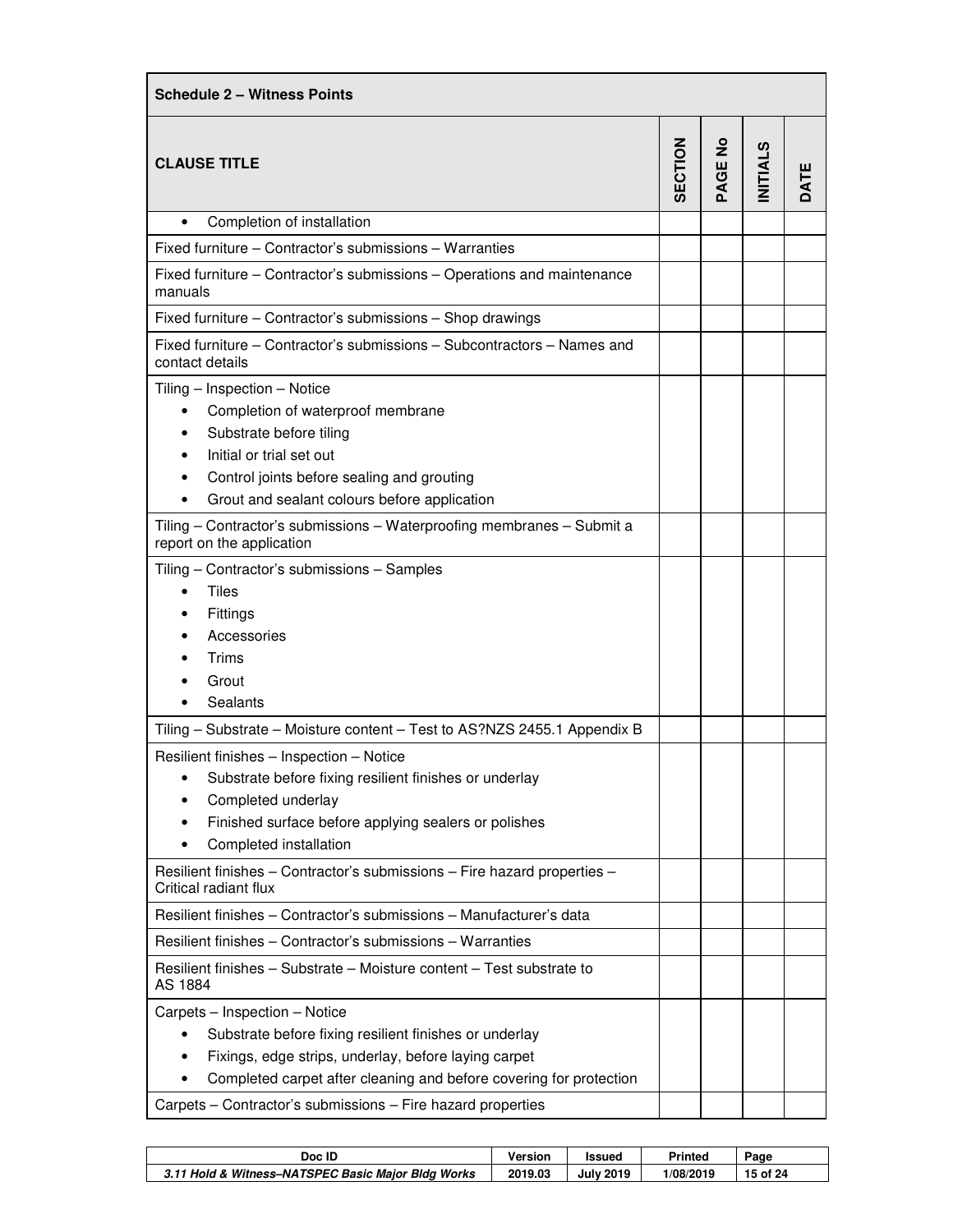| <b>Schedule 2 - Witness Points</b>                                                                                                                                                                                                      |                |                |                |      |  |
|-----------------------------------------------------------------------------------------------------------------------------------------------------------------------------------------------------------------------------------------|----------------|----------------|----------------|------|--|
| <b>CLAUSE TITLE</b>                                                                                                                                                                                                                     | <b>SECTION</b> | <b>PAGE No</b> | <b>NITIALS</b> | DATE |  |
| Carpets - Contractor's submissions - Samples                                                                                                                                                                                            |                |                |                |      |  |
| Carpets - Contractor's submissions - Manufacturer's data                                                                                                                                                                                |                |                |                |      |  |
| Carpets - Contractor's submissions - Warranties                                                                                                                                                                                         |                |                |                |      |  |
| Carpets - Contractor's submissions - Shop drawings                                                                                                                                                                                      |                |                |                |      |  |
| Carpets - Substrate - Moisture content - Test substrate to AS/NZS 2455.1                                                                                                                                                                |                |                |                |      |  |
| Painting - Inspection - Notice<br>Substrate immediately prior to commencement of painting<br>Prior to application of final coat                                                                                                         |                |                |                |      |  |
| Painting - Contractor's submissions - Specialist applicators - Names and<br>contact details                                                                                                                                             |                |                |                |      |  |
| Painting - Contractor's submissions - Warranties                                                                                                                                                                                        |                |                |                |      |  |
| Painting - Materials and components - Low VOC paints - Provide<br>manufacturer's specifications                                                                                                                                         |                |                |                |      |  |
| Stormwater - Inspection - Notice<br><b>Excavated surfaces</b><br>Concealed or underground services before concealing or backfilling<br>Placing of in situ concrete<br>Upon completion                                                   |                |                |                |      |  |
| Stormwater - Subsoil drains - End walls - Clean out complete                                                                                                                                                                            |                |                |                |      |  |
| Sanitary services - Inspection - Notice<br><b>Excavated surfaces</b><br>$\bullet$<br>Concealed or underground services before concealing or backfilling<br>Testing of access chambers<br>Testing of access chambers/pipeline connection |                |                |                |      |  |
| Water - Inspection - Notice<br><b>Excavated surfaces</b><br>Concealed or underground services before concealing or backfilling<br>٠                                                                                                     |                |                |                |      |  |
| LP Gas - Inspection - Notice<br>Before testing<br>$\bullet$<br>Before pipes are buried, concealed or built in                                                                                                                           |                |                |                |      |  |
| LP Gas - Contractor's submissions - Operating instructions for each<br>appliance                                                                                                                                                        |                |                |                |      |  |
| General Electrical Requirements - Inspections - Notice<br>Conduits prior to backfilling<br>٠<br>Conduits and wiring prior to covering<br>٠<br>Required site tests                                                                       |                |                |                |      |  |
| General Electrical Requirements - Contractor's submissions - Shop<br>drawings                                                                                                                                                           |                |                |                |      |  |

| Doc ID                                             | Version | <b>Issued</b>    | Printed   | Page        |
|----------------------------------------------------|---------|------------------|-----------|-------------|
| 3.11 Hold & Witness-NATSPEC Basic Major Bldg Works | 2019.03 | <b>July 2019</b> | 1/08/2019 | of 24<br>16 |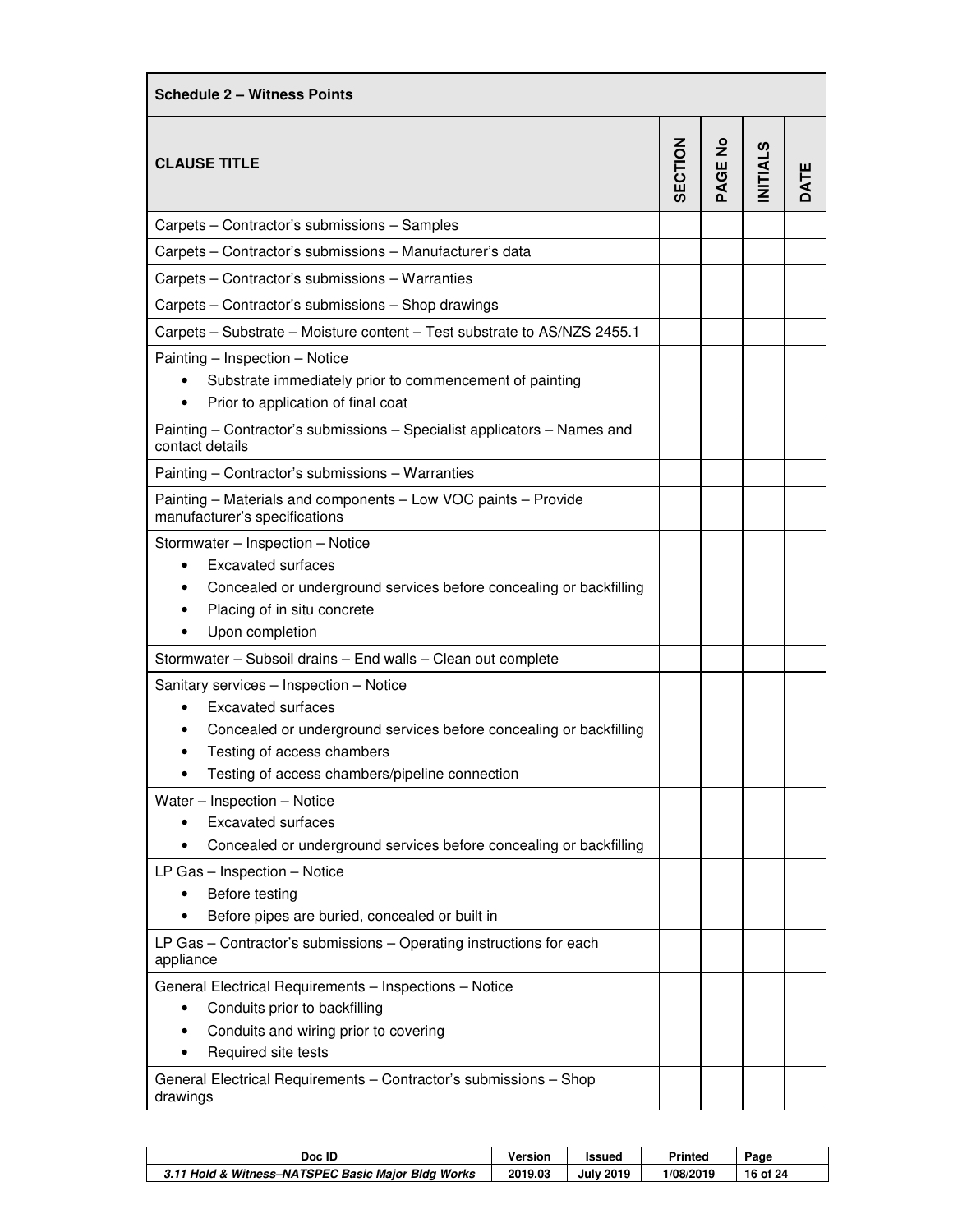| <b>Schedule 2 - Witness Points</b>                                                                         |         |         |                |      |
|------------------------------------------------------------------------------------------------------------|---------|---------|----------------|------|
| <b>CLAUSE TITLE</b>                                                                                        | SECTION | PAGE No | <b>NITIALS</b> | DATE |
| General Electrical Requirements - Contractor's submissions - Product data                                  |         |         |                |      |
| General Electrical Requirements - Contractor's submissions - Samples                                       |         |         |                |      |
| General Electrical Requirements - Contractor's submissions - Quality<br>assurance documentation            |         |         |                |      |
| General Electrical Requirements - Contractor's submissions - Plant and<br>equipment - List of installers   |         |         |                |      |
| General Electrical Requirements - Operation and maintenance manuals                                        |         |         |                |      |
| Wiring and Accessories - Contractor's submissions - Shop drawings                                          |         |         |                |      |
| Wiring and Accessories - Contractor's submissions - Cable sizing<br>calculations                           |         |         |                |      |
| Wiring and Accessories - Contractor's submissions - Protection grading<br>study                            |         |         |                |      |
| Wiring and Accessories - Power cables - Support of fire resisting cables -<br>Provide test certificates    |         |         |                |      |
| Wiring and Accessories - Cable pits - Proprietary cable pits - Structural<br>certification                 |         |         |                |      |
| Wiring and Accessories - Movement detector switching - Movement<br>detectors - Final sensitivity tests     |         |         |                |      |
| Photovoltaic – Contractor's submissions – Rebate application – Submit<br>documentation                     |         |         |                |      |
| Photovoltaic - Contractor's submissions - Technical data                                                   |         |         |                |      |
| Photovoltaic - Contractor's submissions - Tests                                                            |         |         |                |      |
| Photovoltaic - Completion - Warranties                                                                     |         |         |                |      |
| UPS - Contractor's submissions - Design documentation - Calculations                                       |         |         |                |      |
| UPS - Contractor's submissions - Operation and maintenance manuals                                         |         |         |                |      |
| UPS - Contractor's submissions - Tests                                                                     |         |         |                |      |
| UPS – Maintenance – Maintenance period – Routine testing and routine<br>maintenance and servicing training |         |         |                |      |
| Generators - Contractor's submissions - Operations and maintenance<br>manuals                              |         |         |                |      |
| Generators – Contractor's submissions – Products and materials –<br>Technical data                         |         |         |                |      |
| Generators – Contractor's submissions – Products and materials –<br>Technical data                         |         |         |                |      |
| Generators - Contractor's submissions - Shop drawings                                                      |         |         |                |      |
| Generators - Inspection - Notice - Inspection and load testing before<br>delivery                          |         |         |                |      |
| Generators – Completion – Pre commissioning tests – Notice for<br>commissioning to be witnessed            |         |         |                |      |

| Doc ID                                             | Version | Issued           | Printed   | Page  |
|----------------------------------------------------|---------|------------------|-----------|-------|
| 3.11 Hold & Witness-NATSPEC Basic Major Bldg Works | 2019.03 | <b>July 2019</b> | 1/08/2019 | of 24 |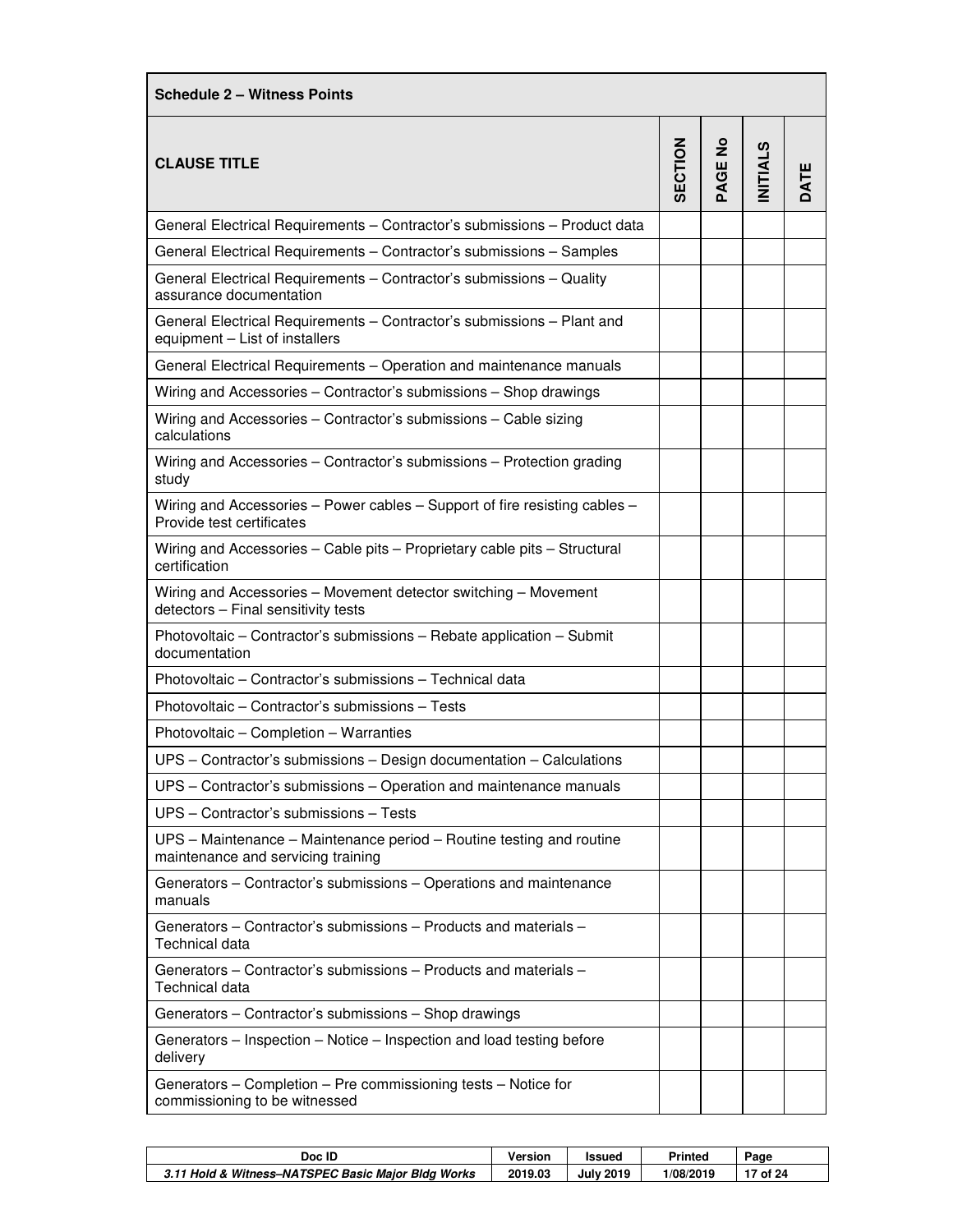| <b>Schedule 2 - Witness Points</b>                                                                                                    |         |                |                |      |  |
|---------------------------------------------------------------------------------------------------------------------------------------|---------|----------------|----------------|------|--|
| <b>CLAUSE TITLE</b>                                                                                                                   | SECTION | <b>PAGE No</b> | <b>NITIALS</b> | DATE |  |
| Generators - Completion - Temporary test loads                                                                                        |         |                |                |      |  |
| Generators - Completion - Reports                                                                                                     |         |                |                |      |  |
| Generators - Maintenance - Maintenance period - Provide testing,<br>maintenance and servicing training                                |         |                |                |      |  |
| Liquid fuels - Fuel transfer and fuel polishing equipment - Operation and<br>maintenance manuals                                      |         |                |                |      |  |
| Liquid fuels - Fuel transfer and fuel polishing equipment - Manufacturer's<br>test certificates                                       |         |                |                |      |  |
| Liquid fuels - Fuel transfer and fuel polishing equipment - Warranties                                                                |         |                |                |      |  |
| Switchboards - Inspection - Notice<br>Assembly installed and connected, prior to site tests<br>Commissioned and complete<br>$\bullet$ |         |                |                |      |  |
| Switchboards - Contractor's submissions - Manufacturers data                                                                          |         |                |                |      |  |
| Switchboards - Contractor's submissions - Calculations - Certified<br>calculations verifying design characteristics                   |         |                |                |      |  |
| Switchboards - Contractor's submissions - Type test data                                                                              |         |                |                |      |  |
| Luminaires - Contractor's submissions - Operation and maintenance<br>manuals                                                          |         |                |                |      |  |
| Luminaires – Contractor's submissions – Products and materials – Technical<br>data and photometric test results                       |         |                |                |      |  |
| Luminaires - Contractor's submissions - Samples                                                                                       |         |                |                |      |  |
| Luminaires - Reuse of luminaires - Modifications and refurbishing - Provide<br>test results                                           |         |                |                |      |  |
| Communications - Inspections - Notice<br>First fix<br>Testing stage<br>Before practical completion                                    |         |                |                |      |  |
| Communications - Contractor's submissions - Certification                                                                             |         |                |                |      |  |
| Communications - Contractor's submissions - Technical data                                                                            |         |                |                |      |  |
| Communications - Contractor's submissions - Samples                                                                                   |         |                |                |      |  |
| Communications - Contractor's submissions - Shop drawings                                                                             |         |                |                |      |  |
| Communications - Distributors - Cross connect patch panels - Vendor<br>certification and warranty period                              |         |                |                |      |  |
| Communications - Distributors - Optical fibre termination panels - Vendor<br>certification and warranty period                        |         |                |                |      |  |
| Communications - Completion - Operation and maintenance manuals                                                                       |         |                |                |      |  |
| Communications - Warranty                                                                                                             |         |                |                |      |  |
| Master Antenna TV - Inspection - Notice - Installation and testing stage                                                              |         |                |                |      |  |

| Doc ID                                             | Version | <b>Issued</b>    | <b>Printed</b> | Page        |
|----------------------------------------------------|---------|------------------|----------------|-------------|
| 3.11 Hold & Witness-NATSPEC Basic Major Bldg Works | 2019.03 | <b>July 2019</b> | 1/08/2019      | of 24<br>18 |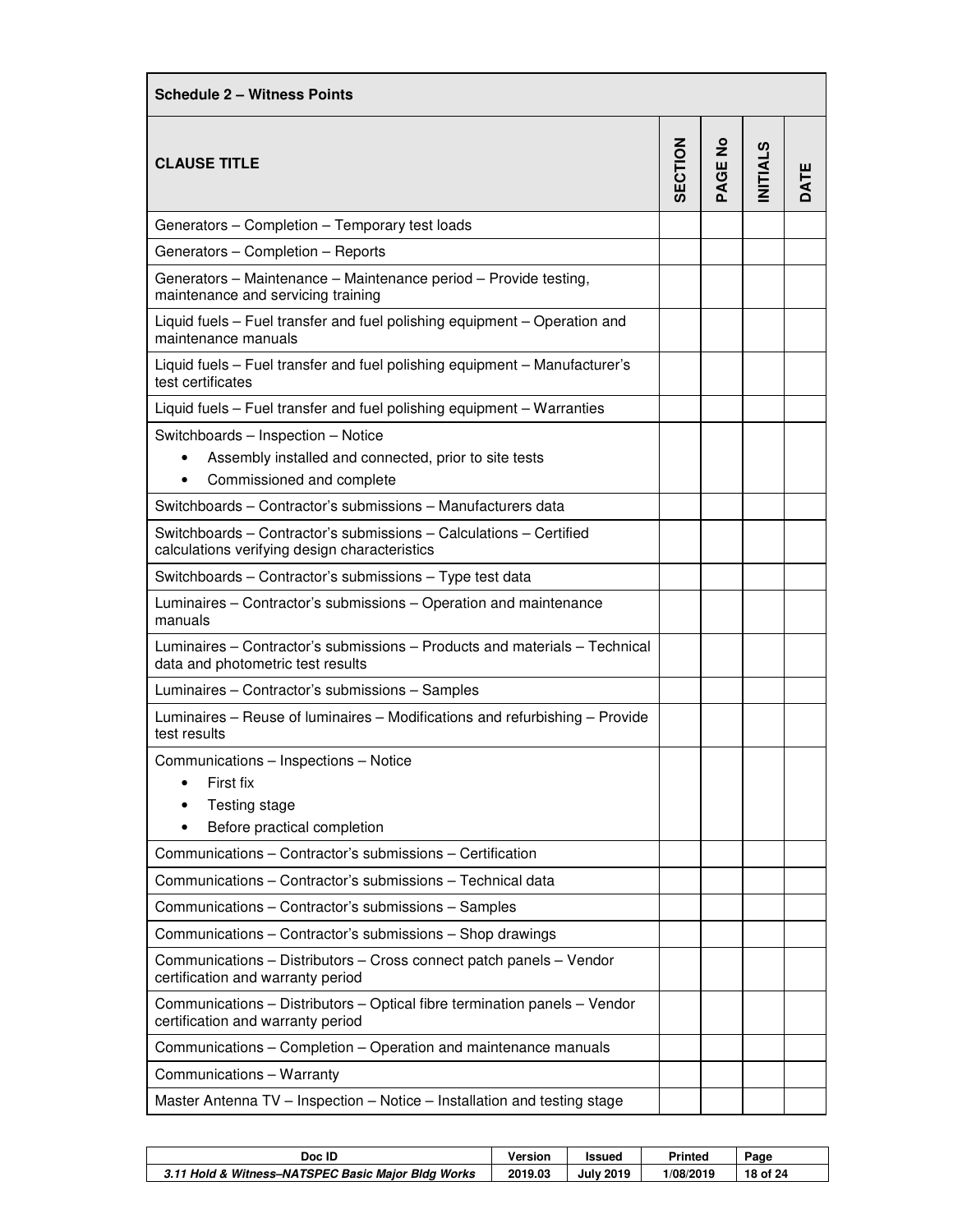| <b>Schedule 2 – Witness Points</b>                                                                                                 |         |         |                |      |
|------------------------------------------------------------------------------------------------------------------------------------|---------|---------|----------------|------|
| <b>CLAUSE TITLE</b>                                                                                                                | SECTION | PAGE No | <b>NITIALS</b> | DATE |
| Master Antenna TV - Contractor's submissions - Certification                                                                       |         |         |                |      |
| Master Antenna TV – Contractor's submissions – Documentation to<br><b>AS/NZS 1367</b>                                              |         |         |                |      |
| Master Antenna TV - Contractor's submissions - Technical data                                                                      |         |         |                |      |
| Master Antenna TV - Contractor's submissions - Product data                                                                        |         |         |                |      |
| Master Antenna TV - Contractor's submissions - Record drawings                                                                     |         |         |                |      |
| Master Antenna TV - Contractor's submissions - Correspondence with<br>network operators - Correspondence and service agreements    |         |         |                |      |
| Master Antenna TV - Contractor's submissions - Samples                                                                             |         |         |                |      |
| Master Antenna TV - Contractor's submissions - Shop drawings                                                                       |         |         |                |      |
| Master Antenna TV - Commissioning - Testing - System testing results                                                               |         |         |                |      |
| Fire Detection – Commissioning – Commissioning program prior to testing                                                            |         |         |                |      |
| Fire Detection – Commissioning – Acceptance testing – Written acceptance<br>test procedure                                         |         |         |                |      |
| Lightning and Surge Protection - Lightning protection contractor<br>submissions - Operation and maintenance manuals                |         |         |                |      |
| Lightning and Surge Protection - Lightning protection contractor<br>submissions - Records - To AS/NZS 1768                         |         |         |                |      |
| Lightning and Surge Protection - Lightning protection contractor<br>submissions - Subcontractors - Names and details               |         |         |                |      |
| Electronic Security and Access Control – Contractor's submissions –<br>Cabler(s) registration details                              |         |         |                |      |
| General Mechanical Requirements - Inspections - Notice - Written notice of<br>tests                                                |         |         |                |      |
| General Mechanical Requirements - Contractor's submissions - Sequences<br>of operation – Submit changes to the operating procedure |         |         |                |      |
| General Mechanical Requirements - Contractor's submissions - Products                                                              |         |         |                |      |
| General Mechanical Requirements - Installation - Shop drawings                                                                     |         |         |                |      |
| General Mechanical Requirements - Testing - Test reports                                                                           |         |         |                |      |
| General Mechanical Requirements - Testing - Notice for inspection of<br>commissioning                                              |         |         |                |      |
| General Mechanical Requirements - Testing - Certification                                                                          |         |         |                |      |
| General Mechanical Requirements - Testing - Manufacturer's certificates<br>for each factory test                                   |         |         |                |      |
| General Mechanical Requirements - Testing - Calibration certificates - To<br>AS/NZS ISO 10012 by NATA testing facility             |         |         |                |      |
| General Mechanical Requirements - Commissioning - Air balancing tests -<br>Notice to attend                                        |         |         |                |      |

| Doc ID                                             | Version | Issued           | <b>Printed</b> | Page          |
|----------------------------------------------------|---------|------------------|----------------|---------------|
| 3.11 Hold & Witness-NATSPEC Basic Maior Bldg Works | 2019.03 | <b>July 2019</b> | 1/08/2019      | ้ of 24<br>19 |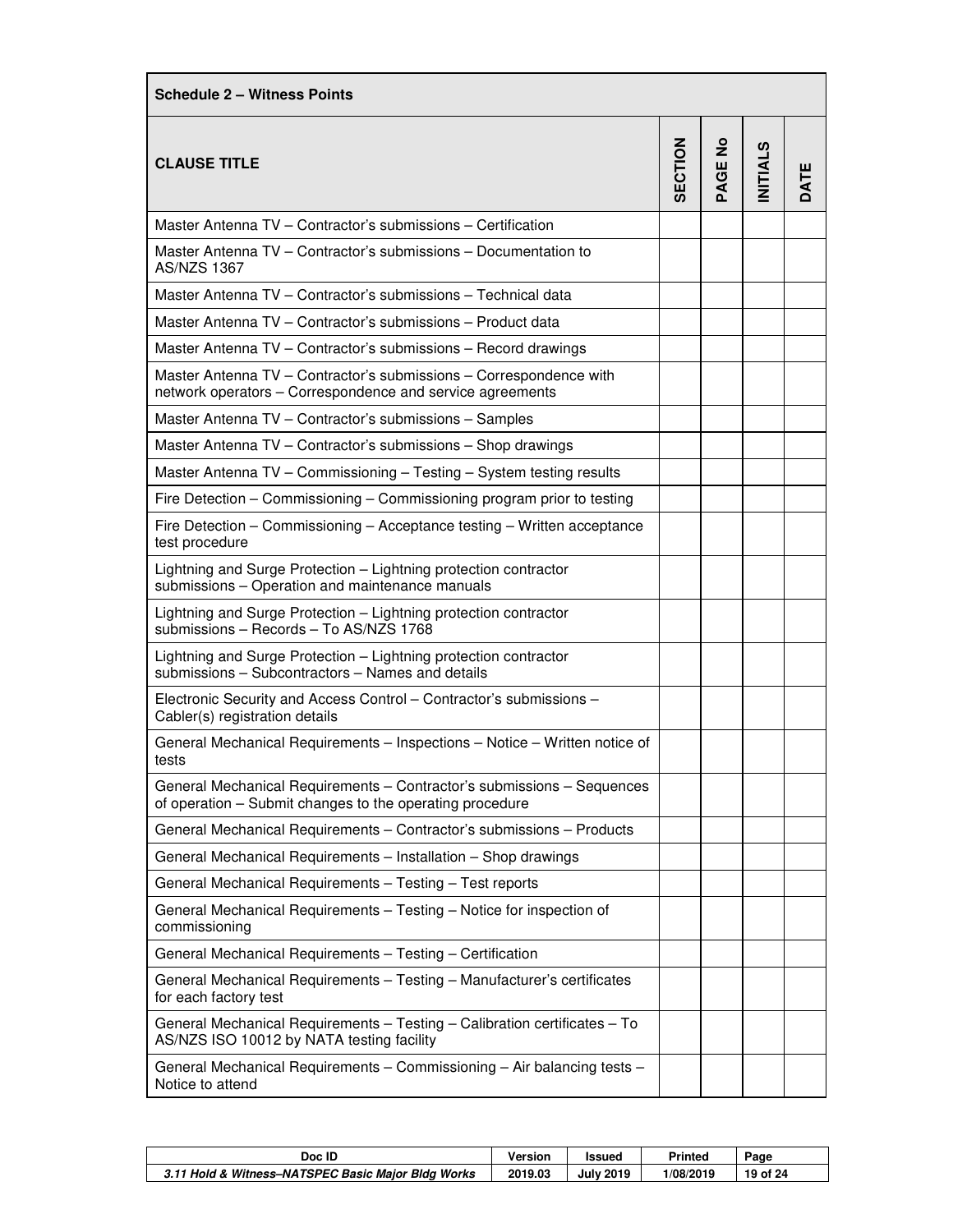| <b>Schedule 2 - Witness Points</b>                                                                                          |                |                |                |                  |  |
|-----------------------------------------------------------------------------------------------------------------------------|----------------|----------------|----------------|------------------|--|
| <b>CLAUSE TITLE</b>                                                                                                         | <b>SECTION</b> | <b>PAGE No</b> | <b>NITIALS</b> | ш<br><b>TATI</b> |  |
| General Mechanical Requirements - Commissioning - Water balancing<br>tests - Notice to attend                               |                |                |                |                  |  |
| General Mechanical Requirements - Commissioning - Noise testing tests -<br>Notice to attend                                 |                |                |                |                  |  |
| General Mechanical Requirements - Commissioning - Vibration testing<br>tests - Notice to attend                             |                |                |                |                  |  |
| General Mechanical Requirements - Commissioning - Acceptance tests -<br>Notice to attend                                    |                |                |                |                  |  |
| General Mechanical Requirements - Commissioning - Final tests - Notice<br>to attend                                         |                |                |                |                  |  |
| Mechanical Systems - Contractor's submissions - Calculations                                                                |                |                |                |                  |  |
| Mechanical Systems - Contractor's submissions - Electrical loading<br>information for mechanical services                   |                |                |                |                  |  |
| Loading and connection<br>$\bullet$                                                                                         |                |                |                |                  |  |
| Starting characteristics                                                                                                    |                |                |                |                  |  |
| Switchboard information                                                                                                     |                |                |                |                  |  |
| Mechanical Systems - Contractor's submissions - Technical data                                                              |                |                |                |                  |  |
| Mechanical Systems - Contractor's submissions - Control function<br>descriptions - Submit descriptions of control sequences |                |                |                |                  |  |
| Mechanical Systems - Inspections - Notice                                                                                   |                |                |                |                  |  |
| Off-site duct construction methodology<br>$\bullet$                                                                         |                |                |                |                  |  |
| First install trade component fixing concealed services<br>٠                                                                |                |                |                |                  |  |
| First install trade based components fixing exposed services<br>٠                                                           |                |                |                |                  |  |
| Piping pressure tests                                                                                                       |                |                |                |                  |  |
| Switchboard thermal imaging                                                                                                 |                |                |                |                  |  |
| Fire and life safety operating sequence                                                                                     |                |                |                |                  |  |
| Chillers Combined - Contractor's submissions - Certification -<br>Manufacturer's certification to AS/NZS 4776.1.2           |                |                |                |                  |  |
| Chillers Combined - Contractor's submissions - Tests                                                                        |                |                |                |                  |  |
| Chillers Combined - Product data                                                                                            |                |                |                |                  |  |
| Chillers Combined - Commissioning - Commission under the supervision of<br>the equipment manufacturer's representative      |                |                |                |                  |  |
| Cooling Towers - Contractor's submissions - Technical data                                                                  |                |                |                |                  |  |
| Cooling Towers - Completion tests - Type tests/production tests                                                             |                |                |                |                  |  |
| Ductwork - Inspections - Notice - Leakage testing                                                                           |                |                |                |                  |  |
| Ductwork – Contractor's submissions – Calculations                                                                          |                |                |                |                  |  |
| Ductwork – Contractor's submissions – Construction standards – Duct<br>construction methodologies                           |                |                |                |                  |  |
| Ductwork - Contractor's submissions - Execution details                                                                     |                |                |                |                  |  |
|                                                                                                                             |                |                |                |                  |  |

| Doc ID                                             | Version | <b>Issued</b>    | <b>Printed</b> | Page        |
|----------------------------------------------------|---------|------------------|----------------|-------------|
| 3.11 Hold & Witness-NATSPEC Basic Major Bldg Works | 2019.03 | <b>July 2019</b> | 1/08/2019      | 20<br>of 24 |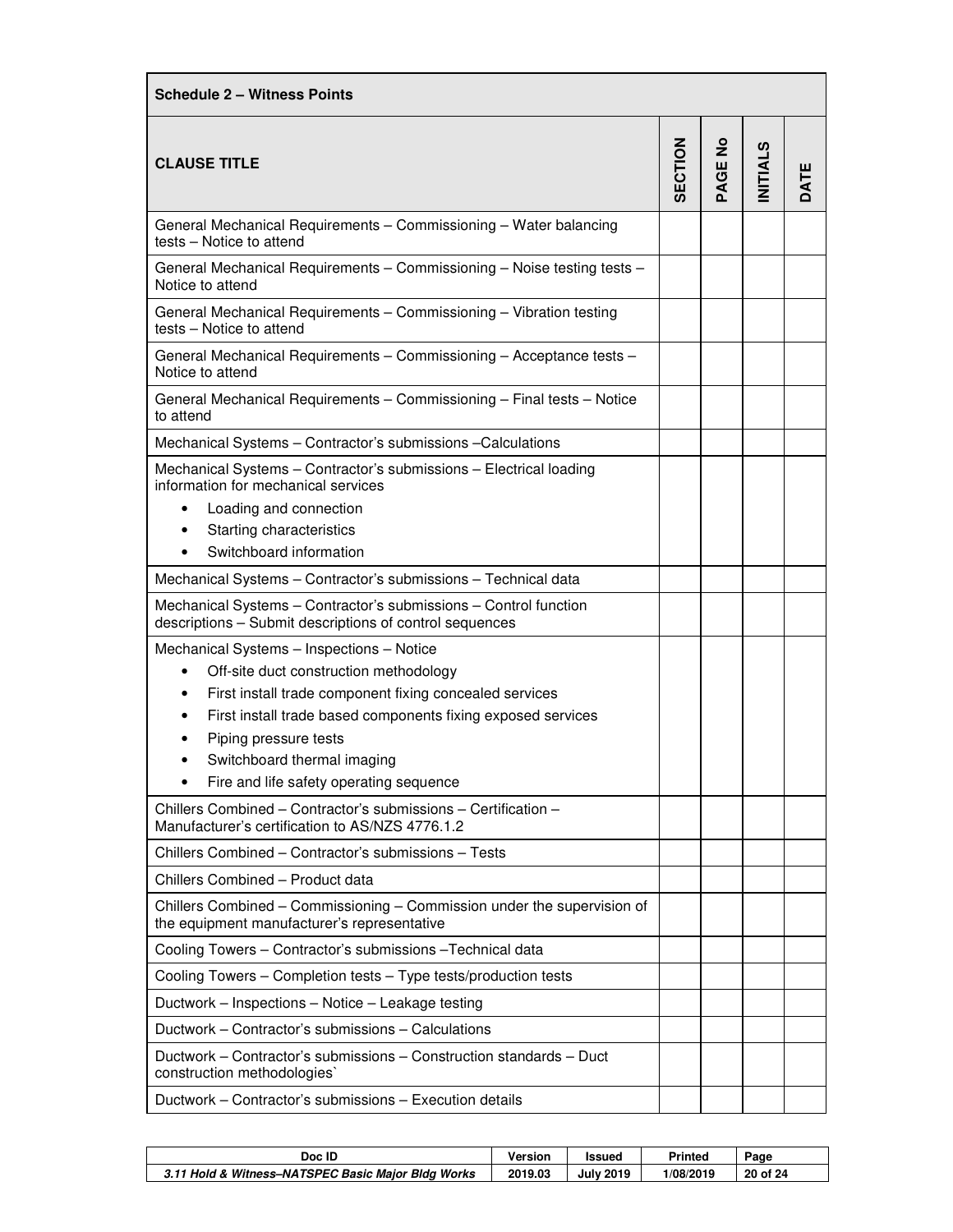| <b>Schedule 2 - Witness Points</b>                                                                                                                                                                   |                |                |                |      |
|------------------------------------------------------------------------------------------------------------------------------------------------------------------------------------------------------|----------------|----------------|----------------|------|
| <b>CLAUSE TITLE</b>                                                                                                                                                                                  | <b>SECTION</b> | <b>PAGE No</b> | <b>NITIALS</b> | DATE |
| Access panel details<br>٠                                                                                                                                                                            |                |                |                |      |
| Mechanical fire dampers proposed installation details                                                                                                                                                |                |                |                |      |
| Proposed sealing methods and materials                                                                                                                                                               |                |                |                |      |
| Ductwork - Contractor's submissions - Fire hazard properties - Evidence of<br>conformance                                                                                                            |                |                |                |      |
| Ductwork - Contractor's submissions - Tests                                                                                                                                                          |                |                |                |      |
| Assembly to AS 4254.2<br>$\bullet$                                                                                                                                                                   |                |                |                |      |
| Sealants to AS/NZS 1530.3                                                                                                                                                                            |                |                |                |      |
| Tapes to ASTM E2342/E2342M                                                                                                                                                                           |                |                |                |      |
| Ductwork Insulation - Contractor's submissions - Calculations - Insulation<br>values and vapour barrier statements                                                                                   |                |                |                |      |
| Ductwork Insulation - Contractor's submissions - Exposed cold surfaces -<br>Condensation tray statements                                                                                             |                |                |                |      |
| Ductwork Insulation - Contractor's submissions - Acoustic performance - In<br>duct and break out radiated noise performance                                                                          |                |                |                |      |
| Ductwork Insulation - Contractor's submissions - Fire hazard properties -<br>Evidence of conformance                                                                                                 |                |                |                |      |
| Ductwork Insulation – Contractor's submissions – Products and materials –<br>Conformance to AS/NZS 4859.1                                                                                            |                |                |                |      |
| Air Grilles - Contractor's submissions - Products and materials - Acoustic<br>performance test results                                                                                               |                |                |                |      |
| Air Grilles - Contractor's submissions - samples                                                                                                                                                     |                |                |                |      |
| Mechanical Pipework - Contractor's submissions - Products and materials<br>Valves and pipeline components - Specifications<br>Calibrated balancing valves - Calibration charts and test reports<br>٠ |                |                |                |      |
| Automatic/dynamic system balancing valves - Manufacturer's<br>reports                                                                                                                                |                |                |                |      |
| Mechanical Pipework - Installation - General - Submit structural point loads                                                                                                                         |                |                |                |      |
| Mechanical Pipework - Testing - Hydrostatic testing                                                                                                                                                  |                |                |                |      |
| Notice for testing to be witnessed                                                                                                                                                                   |                |                |                |      |
| Submit test results<br>٠                                                                                                                                                                             |                |                |                |      |
| Mechanical Pipework Insulation - Contractor's submissions - Calculations -<br>Insulation values and vapour barrier statements                                                                        |                |                |                |      |
| Mechanical Pipework Insulation - Contractor's submissions - Exposed cold<br>surfaces - Condensation tray statements -                                                                                |                |                |                |      |
| Mechanical Pipework Insulation - Contractor's submissions - Acoustic<br>performance - In duct and break out radiated noise performance                                                               |                |                |                |      |
| Mechanical Pipework Insulation - Contractor's submissions - Fire hazard<br>properties - Evidence of conformance                                                                                      |                |                |                |      |

| Doc ID                                             | Version | <b>Issued</b>    | <b>Printed</b> | Page         |
|----------------------------------------------------|---------|------------------|----------------|--------------|
| 3.11 Hold & Witness-NATSPEC Basic Major Bldg Works | 2019.03 | <b>July 2019</b> | 1/08/2019      | าก† 24<br>21 |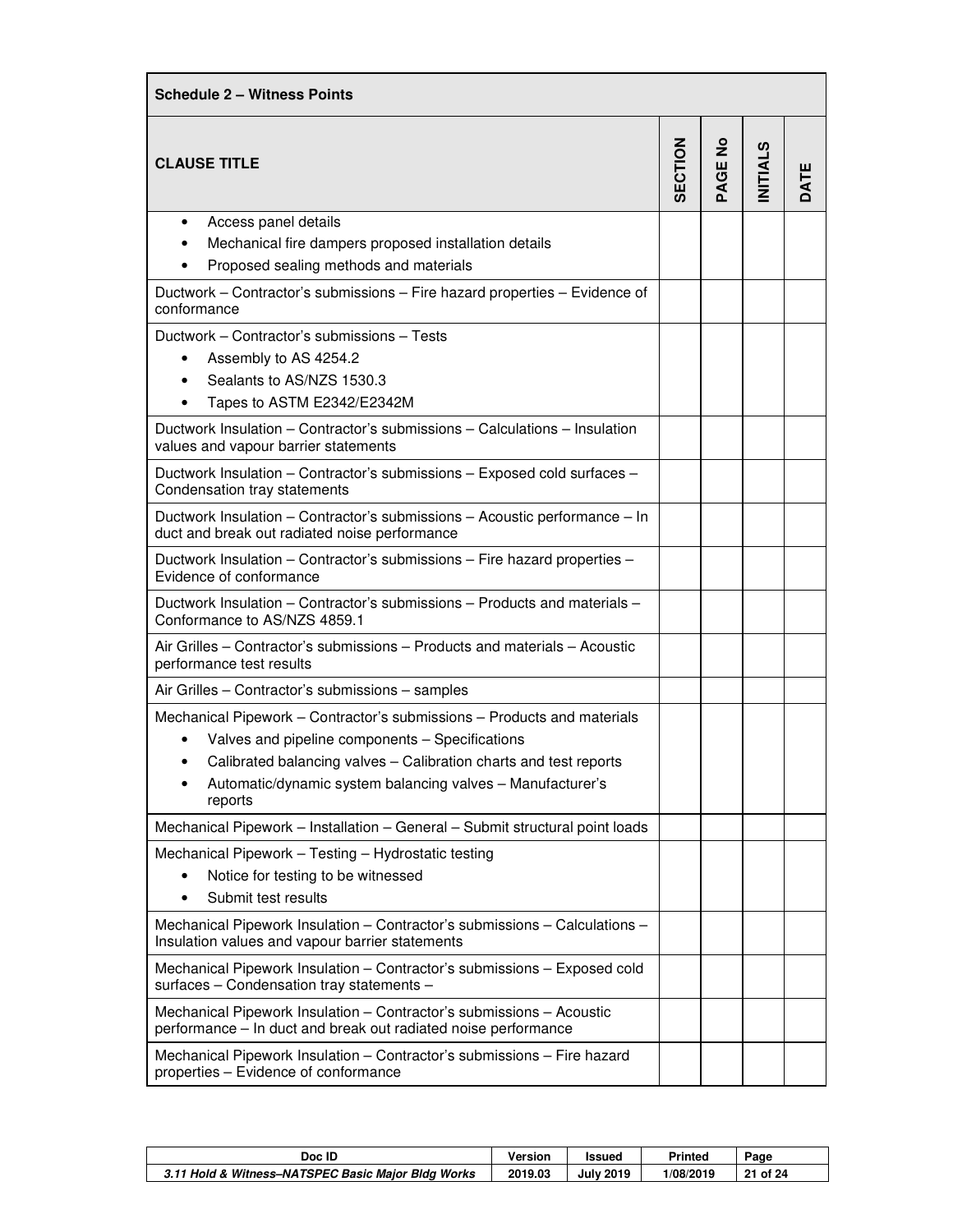| <b>Schedule 2 - Witness Points</b>                                                                                                                                               |         |         |                |      |  |  |
|----------------------------------------------------------------------------------------------------------------------------------------------------------------------------------|---------|---------|----------------|------|--|--|
| <b>CLAUSE TITLE</b>                                                                                                                                                              | SECTION | PAGE No | <b>NITIALS</b> | DATE |  |  |
| Mechanical Pipework Insulation - Contractor's submissions - Products and<br>materials - Conformance to AS/NZS 4859.1                                                             |         |         |                |      |  |  |
| Water Treatment - Inspection - Contents of strainer baskets after initial<br>chemical cleaning and flushing                                                                      |         |         |                |      |  |  |
| Water Treatment - Contractor's submissions - Execution details -<br>Cathodic protection systems<br>$\bullet$<br>Microbial testing authority<br>٠<br>Water treatment systems<br>٠ |         |         |                |      |  |  |
| BMS - Contractor's submissions - Documentation                                                                                                                                   |         |         |                |      |  |  |
| BMS - Contractor's submissions - Products and materials - Product data                                                                                                           |         |         |                |      |  |  |
| BMS - Contractor's submissions - Subcontractors qualifications - Installers<br>qualifications                                                                                    |         |         |                |      |  |  |
| BMS - Contractor's submissions - Technical data                                                                                                                                  |         |         |                |      |  |  |
| BMS - Contractor's submissions - System hardware - Manufacturer's<br>literature and samples of hardware devices                                                                  |         |         |                |      |  |  |
| BMS - Contractor's submissions - System software - Programming,<br>software, operating protocols and passwords                                                                   |         |         |                |      |  |  |
| Mechanical Commissioning - Inspections - Notice for first official start-up<br>and commissioning of the installation                                                             |         |         |                |      |  |  |
| Mechanical Commissioning - Contractor's submissions - Certification                                                                                                              |         |         |                |      |  |  |
| Instrumentation calibration certificates                                                                                                                                         |         |         |                |      |  |  |
| Conformance to contract documents                                                                                                                                                |         |         |                |      |  |  |
| Statutory requirements                                                                                                                                                           |         |         |                |      |  |  |
| Compliance certification reports                                                                                                                                                 |         |         |                |      |  |  |
| Mechanical Commissioning - Contractor's submissions - Completion<br>program                                                                                                      |         |         |                |      |  |  |
| Completion, commissioning, testing, and instruction                                                                                                                              |         |         |                |      |  |  |
| Program revisions<br>$\bullet$                                                                                                                                                   |         |         |                |      |  |  |
| Mechanical Commissioning - Contractor's submissions - Records - Report<br>demonstrating that equipment has been properly installed and is functioning<br>correctly               |         |         |                |      |  |  |
| Mechanical Commissioning - Commissioning - Reports - Observations and<br>results of tests and compliance or non-compliance with requirements                                     |         |         |                |      |  |  |
| Mechanical Maintenance - Inspection - Notice                                                                                                                                     |         |         |                |      |  |  |
| Mechanical Maintenance - Contractor's submissions - Records - Periodic<br>maintenance and performance report                                                                     |         |         |                |      |  |  |
| Mechanical Maintenance - Contractor's submissions - Statutory certification<br>- inspect and submit inspection reports                                                           |         |         |                |      |  |  |
| Mechanical Maintenance - Contractor's submissions - Statutory reporting -<br>Submit statutory reports to AS 1851                                                                 |         |         |                |      |  |  |

| Doc ID                                             | <b>Version</b> | Issued           | <b>Printed</b> | Page     |
|----------------------------------------------------|----------------|------------------|----------------|----------|
| 3.11 Hold & Witness-NATSPEC Basic Maior Bldg Works | 2019.03        | <b>July 2019</b> | 1/08/2019      | 22 of 24 |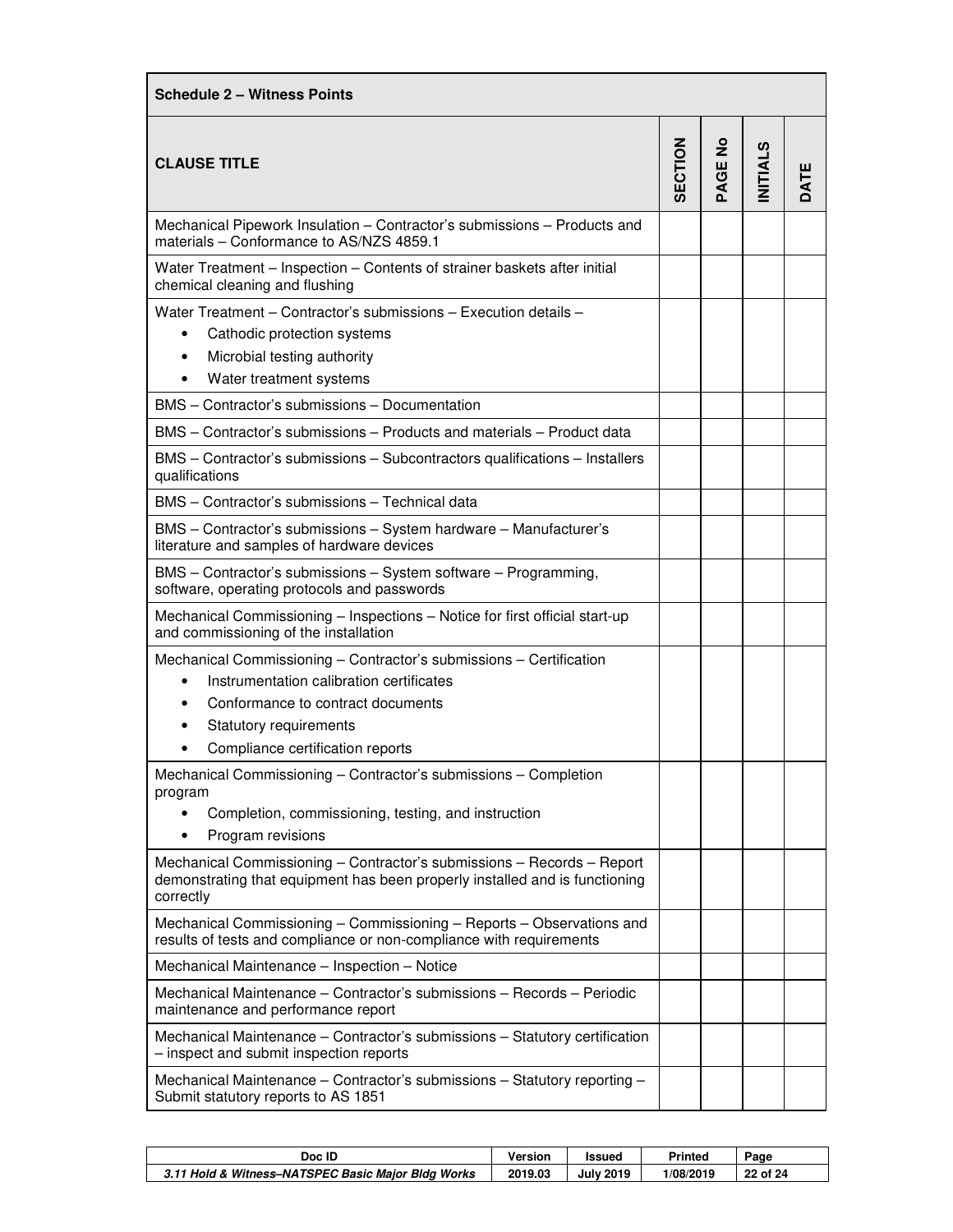| <b>Schedule 2 - Witness Points</b>                                                                                                                                                                                                                                                                  |                |        |                |      |  |  |
|-----------------------------------------------------------------------------------------------------------------------------------------------------------------------------------------------------------------------------------------------------------------------------------------------------|----------------|--------|----------------|------|--|--|
| <b>CLAUSE TITLE</b>                                                                                                                                                                                                                                                                                 | <b>SECTION</b> | AGE No | <b>NITIALS</b> | DATE |  |  |
| Mechanical Maintenance - Periodic maintenance - Replacement materials<br>and consumables - Substitution details                                                                                                                                                                                     |                |        |                |      |  |  |
| Paving - Inspection - Notice<br>Completed base preparation ready for paving<br>٠<br>Completion of trial set-out for unit paving<br>Completed unit paving<br>٠<br>Commencement of surface preparation ready for asphalt<br>Commencement of asphalt surfacing<br>٠<br>Completion of asphalt surfacing |                |        |                |      |  |  |
| Paving - Spray sealed surfacing works - Notice required 48 hrs bitumen                                                                                                                                                                                                                              |                |        |                |      |  |  |
| Paving - Dense graded asphalt - Spreading - Notice required 24 hrs                                                                                                                                                                                                                                  |                |        |                |      |  |  |
| Civil Works - Earthworks - Proof rolling - Notice required 24 hrs                                                                                                                                                                                                                                   |                |        |                |      |  |  |
| Civil Works - Spray sealing - Spraying - Notice required 48 hrs                                                                                                                                                                                                                                     |                |        |                |      |  |  |
| Civil Works - Dense graded asphalt - Surface preparation - Notice required<br>24 hrs                                                                                                                                                                                                                |                |        |                |      |  |  |
| Civil Works - Dense graded asphalt - Spreading<br>Notice required 24 hrs<br>Construction program<br>٠                                                                                                                                                                                               |                |        |                |      |  |  |
| Civil Works - Dense graded asphalt - Compaction - Temperature limits                                                                                                                                                                                                                                |                |        |                |      |  |  |
| Civil Works - Conformance testing - Notice of testing - Provide written<br>order of testing                                                                                                                                                                                                         |                |        |                |      |  |  |
| Civil Works - Pavement marking - Road marking paint - Submit a<br>Certificate of Compliance                                                                                                                                                                                                         |                |        |                |      |  |  |
| Civil Works - Pavement marking - Application                                                                                                                                                                                                                                                        |                |        |                |      |  |  |
| Equipment approval required                                                                                                                                                                                                                                                                         |                |        |                |      |  |  |
| Evidence of equipment calibration to NTTM 405.1                                                                                                                                                                                                                                                     |                |        |                |      |  |  |
| Fabric Shade Structures - Contractor's submissions - Samples - Samples<br>of fabric and technical data                                                                                                                                                                                              |                |        |                |      |  |  |
| Fabric Shade Structures - Inspections - Notice                                                                                                                                                                                                                                                      |                |        |                |      |  |  |
| Steel work cleaned ready for application of coating                                                                                                                                                                                                                                                 |                |        |                |      |  |  |
| Footing holes before steel structure is placed in the holes<br>٠                                                                                                                                                                                                                                    |                |        |                |      |  |  |
| Before concrete footings are poured                                                                                                                                                                                                                                                                 |                |        |                |      |  |  |
| Fabric Shade Structures - Maintenance manual - Hard copy and electric                                                                                                                                                                                                                               |                |        |                |      |  |  |
| Fencing – inspections – Notice<br>Boundary survey location                                                                                                                                                                                                                                          |                |        |                |      |  |  |
| Set out before construction                                                                                                                                                                                                                                                                         |                |        |                |      |  |  |
| Foundation conditions before placing of concrete                                                                                                                                                                                                                                                    |                |        |                |      |  |  |
| Landscape - Inspections - Notice                                                                                                                                                                                                                                                                    |                |        |                |      |  |  |

| Doc ID                                             | <b>Version</b> | Issued           | <b>Printed</b> | Page     |
|----------------------------------------------------|----------------|------------------|----------------|----------|
| 3.11 Hold & Witness-NATSPEC Basic Major Bldg Works | 2019.03        | <b>July 2019</b> | 1/08/2019      | 23 of 24 |